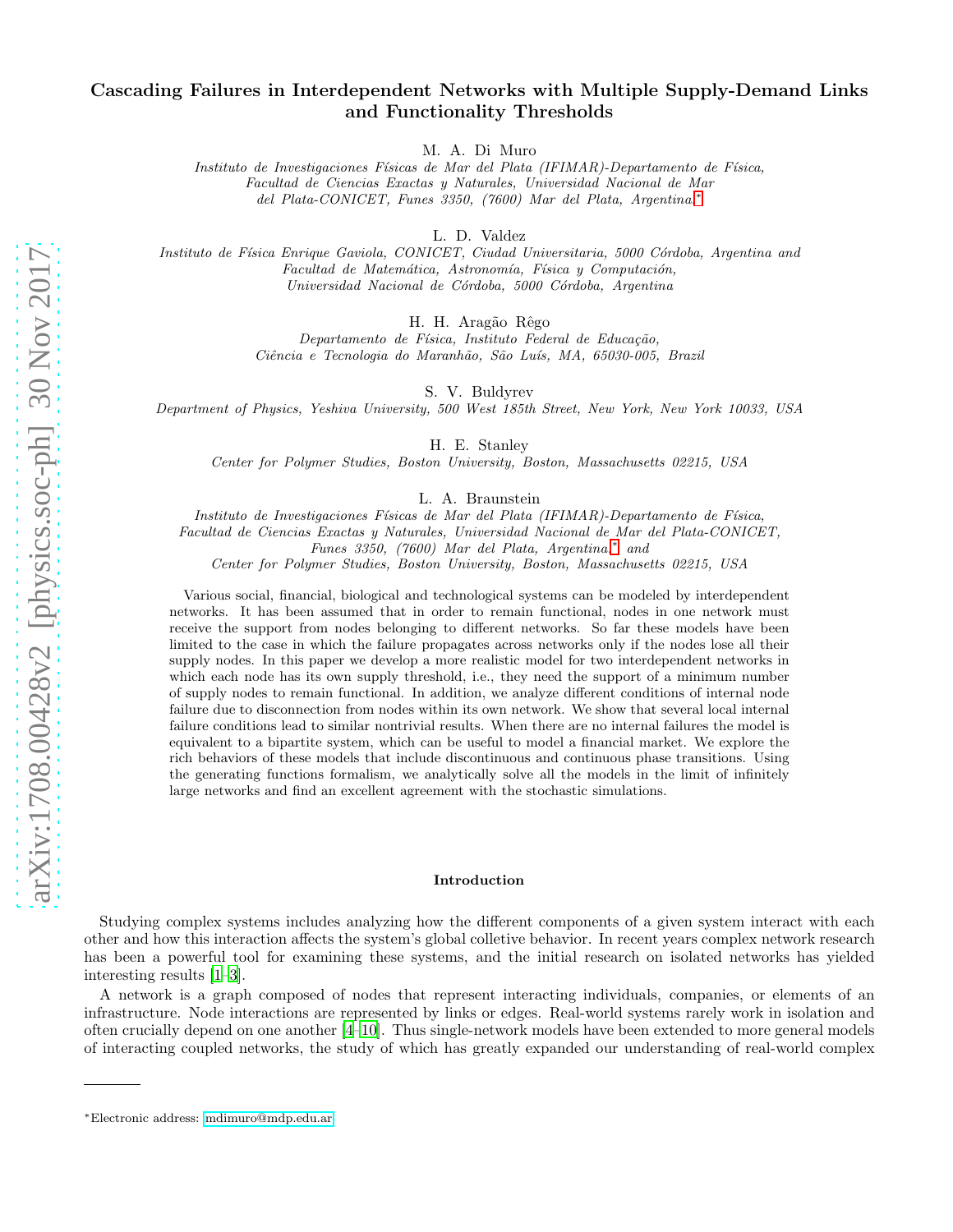systems. One intensive study of these "networks of networks" has focused on the propagation of failure among closelyrelated systems [\[11](#page-15-4)[–26\]](#page-15-5). The great blackout of Italy in 2003 and the earthquake of Japan in 2011 were catastrophic events that demonstrated that breakdowns in power grids strongly impact other systems such as communication and transport networks, and that the failure of these networks in turn accelerates the failure of the power grid. The propagation of these "failure cascades" has received wide study in recent years [\[11](#page-15-4)[–21](#page-15-6), [27](#page-16-0), [28](#page-16-1)].

The simplest model of these systems consists of two interdependent networks in which nodes in one network are connected by a single bidirectional edge to nodes in a second network [\[11](#page-15-4)]. In this model a node is functional (i) if it belongs to the largest connected component (the "giant component") in its own network (the internal rule of functionality) and (ii) if its counterpart in the other network is also functional (the external rule of functionality). This original model has been extended to include localized and targeted attacks [\[15,](#page-15-7) [29](#page-16-2)[–32\]](#page-16-3) and mitigation [\[13,](#page-15-8) [25](#page-15-9), [26](#page-15-5), [33](#page-16-4), [34](#page-16-5)] and recovery strategies [\[27](#page-16-0), [35\]](#page-16-6). Recently it was found that the giant component membership requirement can be replaced by a weaker requirement of belonging to a cluster of a size larger than or equal to a threshold  $h^*$  [\[28\]](#page-16-1). Alternatively, a heterogeneous k-core condition can be applied as an internal functionality condition in which node i is functional when at least  $k_i^*$  nodes among its  $k_i$  immediate neighbors remain functional [\[36](#page-16-7)[–40\]](#page-16-8). In this model the random failure of a critical fraction of nodes in an isolated network leads to an abrupt collapse of this network.

Although the original interdependent network model expanded our understanding of different coupled systems, the single-dependency relationship between nodes in different networks does not accurately represent what happens in real-world structures. A cascading failure model of a network of networks with multiple dependency edges has been applied to a scenario in which nodes fail only when they lose all their support nodes in the other network [\[14,](#page-15-10) [17\]](#page-15-11), but nodes in complex real-world systems can be so fragile that the loss of a single support link can cause them to shut down. More generally, each node may require a certain minimal number of supply links connected to the nodes in the other network to remain functional. In the world-wide economic system, for example, banks and financial firms lend money to non-financial companies who must pay the amount back with interest after a stated period of time. If a single non-financial company becomes insolvent, the bank that lent money to this company will likely not fail, but if the number of companies that cannot pay back their loans is sufficiently large, the possibility of bank failure becomes real. This resembles the k-core process in a single network described above.

Here we model the process of cascading failure in a system of two interdependent networks A and B in which nodes have multiple connections or supply-demand links between networks. In the following, network X means either network A or B. Each node i in network X has  $k_{sX,i}$  supply nodes in the other network that are connected to node  $i$  by supply links. This node remains functional at a certain stage of the cascade of failures if the number of its functional supply nodes in the other network remains greater or equal to its supply threshold  $k_{sX,i}^* \leq k_{sX,i}$ . We call this the external functionality condition. We assume that a supply threshold is predefined for each node.

In principle, this model is non-trivial even if the survival of a node in network  $X$  does not directly depend on the internal connectivity of network  $X$ . In this case our model is equivalent to cascading failures in a bipartite network composed of two sets of nodes A and B connected only by supply-demand links, i.e., these networks only have external functionality. For generality, we add to the external functionality condition an internal functionality condition that can be one of the following: a node is functional (i) when it belongs to the giant component of its network ("giant component rule"), (ii) when it belongs to a finite component of size h that survives with probability  $1 - q(h)$  ("mass") rule"), and (iii) when a node i with internal connectivity  $k_i$  has a number of functional neighbors greater than or equal to  $k_i^*$  (" $k$ -core rule").

We develop a theoretical model that is solved using the formalism of generating functions. We present numerical solutions and compare them with stochastic simulations. We find that for all internal rules of functionality, increasing the  $k_{sX}^*$  value increases system vulnerability and often causes a discontinuous transition. For the mass rule of internal functionality we find a continuous transition for some parameter values. We also study the asymptotic limit of a large number of supply links, and we find a relation between the critical threshold of initial failure and the ratio  $k_{sX}^*/k_{sX}$ .

#### Model

We assume that the system consists of two networks A and B with internal degree distributions  $P_A(k)$  and  $P_B(k)$ , respectively, where k is the degree of a node within its own network. Each node i in network A is supplied by  $k_{sA,i}$ supply links from nodes in network B, and each node j in network B has  $k_{sB,j}$  demand links that act as supply links for nodes in network A. For simplicity we assume that the demand links in network A serve as supply links for nodes in network B, and that supply links in network A serve as demand links for nodes in network B. Thus each supply-demand link is a bidirectional link that connects a node in network  $A$  with a node in network  $B$ . If the internal degree of all nodes in networks  $A$  and  $B$  is zero, our model is equivalent to a bipartite network. We assume that the degree distribution of supply-demand links in network A is  $P_{sA}(k)$  and the degree distribution of supply-demand links in network B is  $P_{sB}(k)$ . In principle, some nodes may not have supply links and still remain functional[\[13\]](#page-15-8). If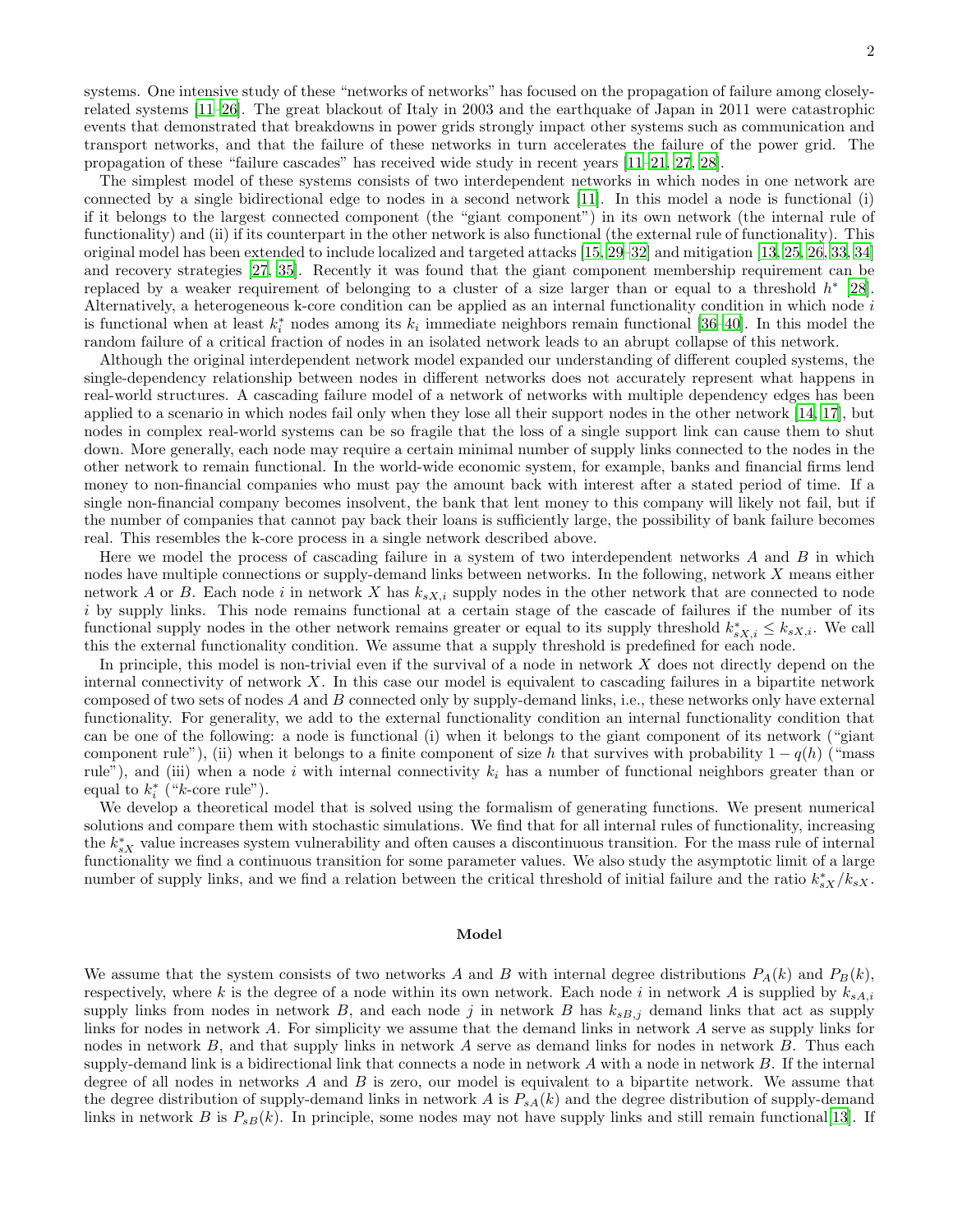this is the case,  $P_{sA}(0) > 0$ .



<span id="page-2-0"></span>FIG. 1: Schematic of the rules of functionality of the model. Black links represent internal connections and orange links the supplies between networks. The state of the nodes varies according to their color: functional nodes  $(•)$ , nodes that do not fulfill the internal rule of functionality  $\left( \bullet \right)$  and nodes that fail due to the initial damage  $\left( \bullet \right)$ . In addition, we have nodes that externally fail because they do not get enough supply from the other network  $(\bullet)$ . In panel (a) we show the three internal rules of functionality for a node  $i$  (marked with the blue arrow) to be functional: (I) it must be connected to the GC (represented by the  $\infty$  symbol), (II) it must belong to a component of size h which survives with probability  $1 - q(h)$  (in this case  $q(4) < 1$ ), or (III) it must have a number of neighbors equal to or greater than  $k^* \equiv k_i^*$  (we show  $k^* = 2$ ). In panel (b) we show the external rule of functionality for  $k_s^* = 1$ , and  $k_s^* = 2$  in panel (c). In these cases  $P_{sA}(k) = P_{sB}(k) = \delta_{k,3}$ , however, not all supplies are shown, nor are the internal connectivity links.

The functionality of the nodes in both networks is related to their connections within their own network, which we call the internal rule of functionality. In addition, the state of the nodes also depends on the supply demand links that connect both networks, which we call the external rule of functionality.

We study three different internal rules of functionality:

- (I) Model I (The "giant component" rule): nodes that belong to the giant component in their own network are functional.
- (II) Model II (The "finite component" or "mass" rule): a finite component of size h remains functional with a probability  $1 - q(h)$ . If it fails, all of its nodes fail. If it survives, all of its nodes remain functional.
- (III) Model III (The "k-core" rule): a node i with internal connectivity  $k_i$  remains active if the number of its functional neighbors is greater than or equal to  $k_i^*$ .

The external rule of functionality states that nodes in network X must be connected with the other network through a number of functional supply links greater than or equal to  $k_{sX}^*$ .

We call  $k_{sX,i}^*$  the supply-demand functionality threshold of node i, since in principle the threshold may be different for different nodes. For conceptual simplicity, we assume that the supply thresholds are predefined for each node by random selection from a cumulative probability distribution  $r_{sX}(j,k) = P(k_{sX}^* \leq j | k_{sX} = k)$ , where  $P(|)$  is the conditional probability. Alternatively, function  $r_{sX}(j, k)$  can be understood as a probability that a node with k supply links remains functional if  $j$  of its  $k$  supply nodes in the other network remains functional.

For example, in the case of a uniform supply threshold  $k_{sX}^* = m$  where m is a constant, the distribution  $r_{sX}$  is a step function, i.e.,  $r_{sX}(j,k) = 0$  for  $j < m$  and  $r_{sX}(j,k) = 1$  for  $j \geq m$ . Another option is linear:  $r_{sX}(j,k) = j/k$ .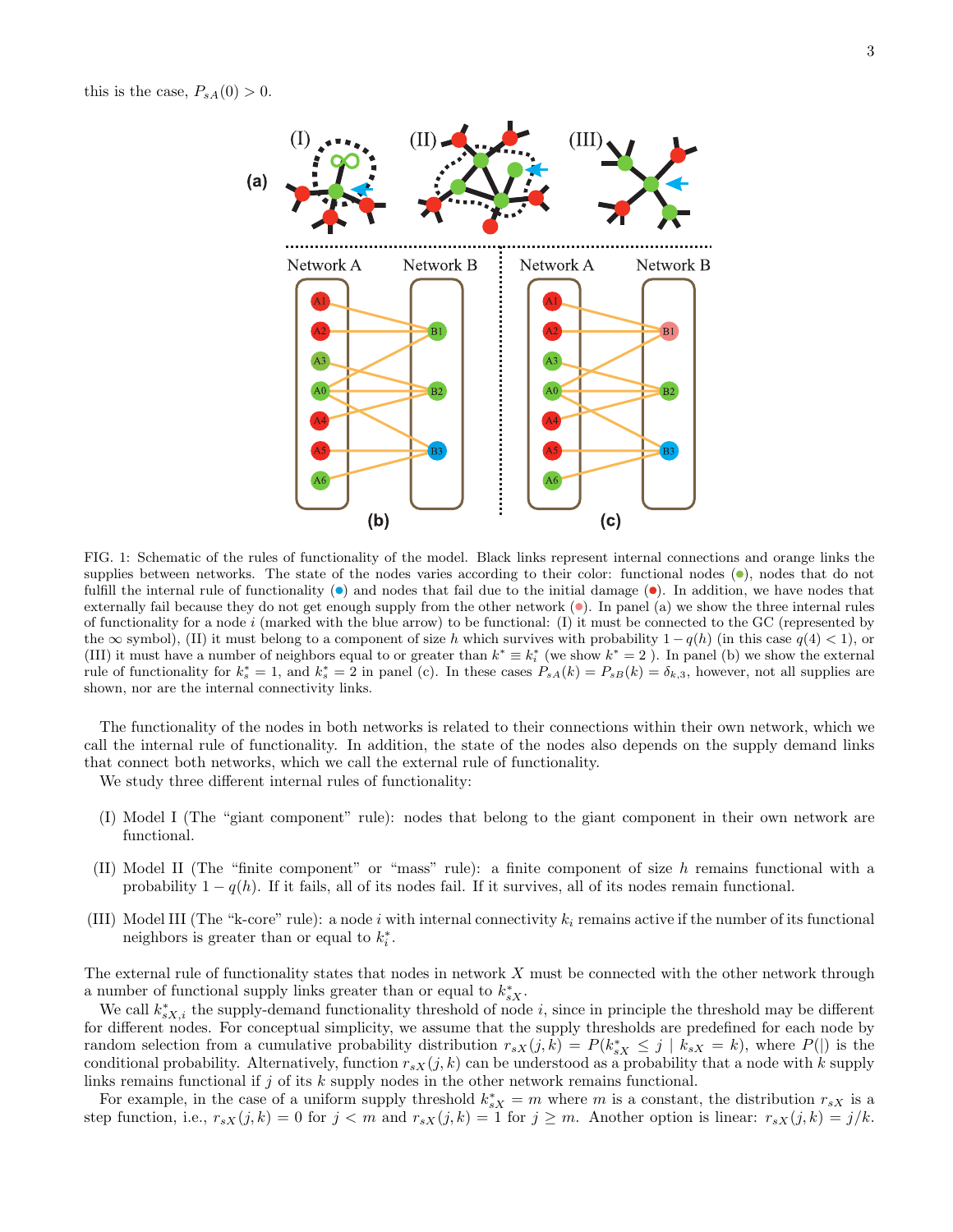For autonomous nodes that can survive without any functional supply nodes in the other network,  $k_{sX}^* = 0$ . This case is included in the general scheme if we assume that  $r_{sX}(0, k_{sX}) > 0$ .

Figure [1\(](#page-2-0)a) shows a schematic of the internal rules of functionality, and Figs. [1\(](#page-2-0)b) and [1\(](#page-2-0)c) show a schematic of the external rules of functionality. In each network green nodes are functional, i.e., they satisfy both internal and external conditions of functionality. Red nodes are affected by the initial failure, blue nodes do not satisfy internal conditions of functionality and pink nodes do not satisfy external conditions of functionality. Internal links are black, and supply links are orange. Here we use  $P_{sA}(k) = P_{sB}(k) = \delta_{k,3}$ , but for simplicity in Figs. [1\(](#page-2-0)b) and 1(c) we omit the internal links and some of the supply-demand links in network A. For example, in Fig. [1\(](#page-2-0)b) node A3 has two additional supply nodes from network B that are not shown. Figure [1\(](#page-2-0)b) shows the case  $k_{s,i}^* = 1$  for all i. Note that since all nodes in network B receive supplies from functional node A0 they are unaffected when other nodes in network A fail. On the other hand, Fig. [1\(](#page-2-0)c) shows that when  $k_{s,i}^* = 2$  all nodes must have two functional supply nodes from the other network to remain functional. Nodes B2 and B3 are connected to A0, receive supplies from functioning nodes A3 and A6, respectively, and remain active. On the other hand, because node B1 is only supported by node A0, it fails, as indicated by the pink color.

## Theoretical approach

We construct a system of two randomly connected networks in which connectivity links within each network follow degree distributions  $P_A(k)$  and  $P_B(k)$  and supply-demand links between the networks follow distributions  $P_{sA}(k)$ and  $P_{sB}(k)$ . For this system we achieve a theoretical solution within the limit of a large number of nodes,  $N_A$  and  $N_B$ , where  $N_A$  and  $N_B$  are the number of nodes in networks A and B, respectively. The bidirectionality of the supply-demand links requires that relation  $N_A \langle k \rangle_{sA} = N_B \langle k \rangle_{sB}$  is satisfied, where  $\langle k \rangle_{sA}$  and  $\langle k \rangle_{sB}$  are the average degrees of the supply links in networks A and B respectively.

When we randomly remove a fraction  $1 - y<sub>X</sub>$  of nodes from network X, the remaining fraction of active nodes  $\mu_X$  for an isolated network X is determined by which internal functionality rule is followed. It can be expressed in the closed-form expression  $\mu_X = y_X g_X(y_X)$ , where  $g_X(y_X) \leq 1$  is an exacerbation factor that takes into account additional node failures triggered by the random removal of a fraction of  $1-y_X$  nodes. The explicit form of this factor is determined by the internal functionality rules of the model. The Supplementary Information presents equations for  $g_X$  for Rules I, II, and III (see Supplementary Information: section *Explicit form of the functionality rules*). For example, for a bipartite network  $g_X(y_X) = 1$ .

The cascading process begins with a random failure in network A. This failure causes an additional loss of nodes determined by the exacerbation factor. This event triggers a cascade in which failure is transmitted back and forth between networks A and B through the supply-demand links, and this further decreases the fraction of functional nodes. The external functionality rule states that node i with  $k_{s,i}$  supply-demand links must have  $k_{s,i}^*$  or more nodes to remain functional, similar to k-core percolation.

External functionality failure is similar to heterogeneous k-core percolation [\[37](#page-16-9)]. To describe this failure due to a lack of supply between networks A and B, we introduce the functions  $W_{sA}(x)$ ,  $W_{sB}(x)$  and  $Z_{sA}(x)$ ,  $Z_{sB}(x)$ , which are the k-core generating functions of the degree distribution and the excess degree distribution of the supply-demand links in networks A and B, respectively. These functions depend on the degree distributions  $P_{sA}$  and  $P_{sB}$  of supplydemand links and the distribution of the thresholds  $r_{sA}(j, k)$  and  $r_{sB}(j, k)$  of the supply-demand links in networks A and B,

$$
W_{sX}(\beta) = \sum_{k=0}^{\infty} P_{sX}(k) \sum_{j=0}^{k} {k \choose j} r_{sX}(j,k) \beta^{j} (1-\beta)^{k-j}
$$
(1)

and

$$
Z_{sX}(\beta) = \sum_{k=0}^{\infty} \frac{k P_{sX}(k)}{\langle k_s \rangle_X} \sum_{j=0}^{k-1} {k-1 \choose j} r_{sX}(j+1,k) \beta^j (1-\beta)^{k-j-1},\tag{2}
$$

where  $\langle k_s \rangle_X$  is the average number of supply links per node in network X. In this context β is the probability that a functional node will be selected. Similar formulas were derived in Ref. [\[41](#page-16-10)] for a variant of the Watts opinion model [\[42\]](#page-16-11).

We next examine a theoretical approach to the temporal evolution of the cascading process. As explained above, initially a randomly selected fraction  $1-p$  of nodes fails in network A. Then the surviving fraction of nodes in network A in this first stage of the cascade is  $\mu_{A,1} = pg_A(p)$ . We introduce a new parameter  $f_B$ , which is the probability of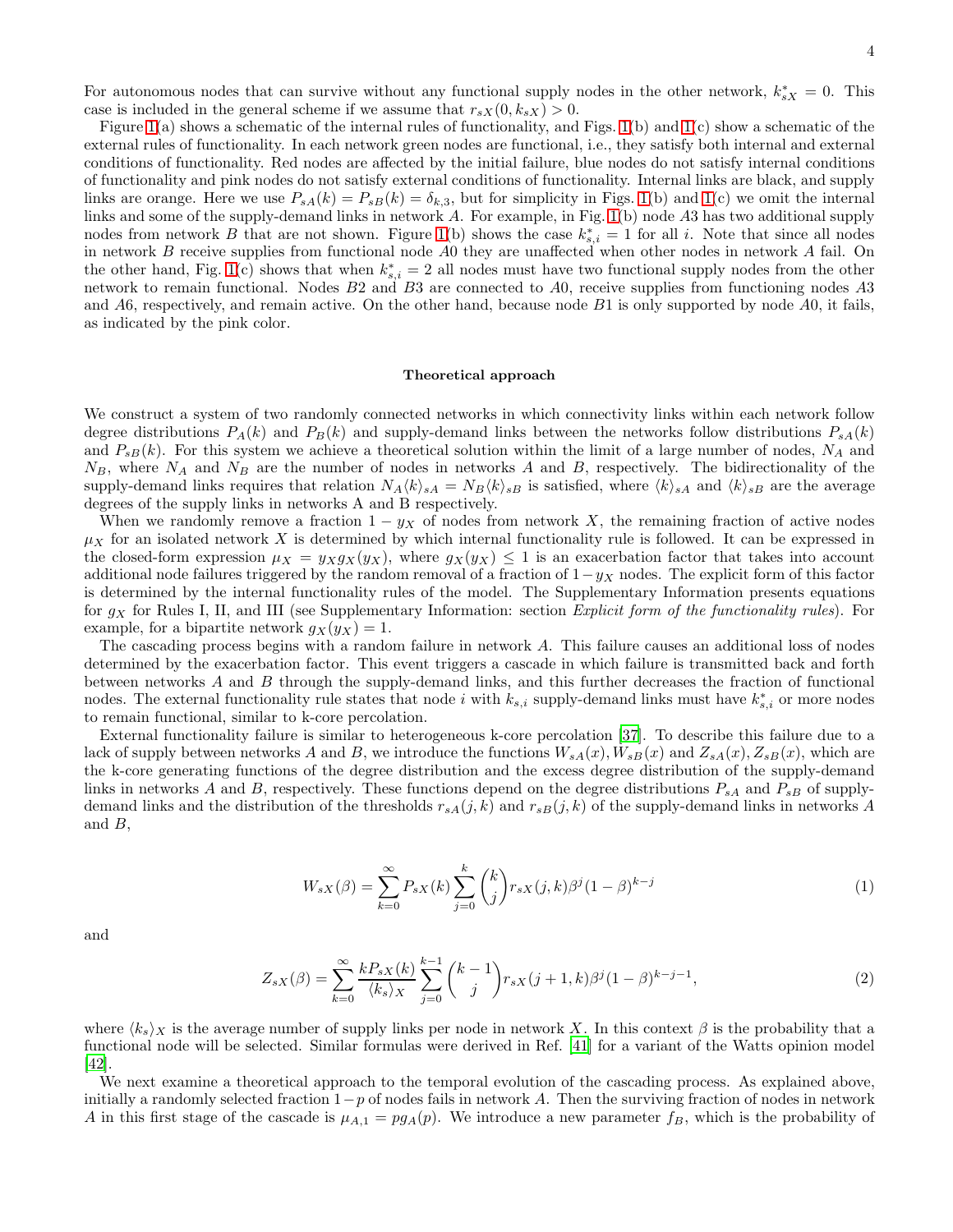randomly choosing a supply link that is connected to a functional node in the other network. When a node fails, all its demand links also fail. Thus  $f_{B,1} = \mu_{A,1}$ 

After applying the external functionality rule to network  $B$ , the fraction of nodes that fulfill the conditions is given by  $y_{B,1} = W_{sB}(f_{B,1})$ . Because there are additional disconnected nodes in network B given by the exacerbation factor  $g_B$ , the number of functional nodes in network B at the first stage of the cascade is  $\mu_{B,1} = y_{B,1}g_B(y_{B,1})$ . In the second stage of the cascade we cannot apply the same rules to obtain  $\mu_{A,2}$ , because  $f_{A,2} \neq \mu_{B,1}$ . If, for example, a supply-demand link connects nodes  $i$  in  $A$  and  $j$  in  $B$ , then the probability that this link is active depends on how many other links belonging to nodes i or j are active. Thus the fraction of surviving links at this step is  $f_{A,2} = Z_{sB}(f_{B,1})g_B(y_{B,1}).$ 

Thus the recursion relations for the stages  $n > 1$  are

<span id="page-4-1"></span>
$$
f_{A,n} = Z_{sB}(f_{B,n-1}) g_B(y_{B,n-1});
$$
  
\n
$$
f_{B,n} = p Z_{sA}(f_{A,n}) g_A(y_{A,n}),
$$
\n(3)

where

<span id="page-4-3"></span>
$$
y_{A,n} = p W_{sA}(f_{A,n});
$$
  
\n
$$
y_{B,n} = W_{sB}(f_{B,n})
$$
\n(4)

are the fractions of nodes that satisfy the external rule of functionality, i.e., *randomly* removing a fraction of  $1 - y_{X,n}$ nodes leaves the same number of functional nodes as in stage n of the cascade. The fractions of functional nodes at stage n of the cascade are

<span id="page-4-2"></span>
$$
\mu_{A,n} = y_{A,n} g_A(y_{A,n});
$$
  
\n
$$
\mu_{B,n} = y_{B,n} g_B(y_{B,n}).
$$
\n(5)

The process begins with  $f_{A,1} = 1$  and  $y_{A,1} = p$ , which is equivalent to an initial random failure on network A.

## I. RESULTS

We next present these theoretical results using several simple examples and verifying them with stochastic simulations.



<span id="page-4-0"></span>FIG. 2: Temporal evolution, close to the critical threshold, of the giant component  $\mu_A(n)$  and  $\mu_B(n)$  of networks A and B, when both are random regular (RR) networks with delta degree distribution  $P_X(k) = \delta_{k,5}$ , with  $X = A, B$ . The degree distributions of supply links are also delta-distributions with  $P_{sA}(k) = P_{sB}(k) = \delta_{k,5}$  and  $k_s^* = 2$ . The critical threshold for this system is  $p_c = 0.381$ . (a)  $p = 0.38$ , (b)  $p = 0.381$ . Network A  $(0, \Box)$ , Network B  $(\infty, \Delta)$ . The dashed lines are the results from the equations and the symbols are the results from the stochastic simulations.

To test the validity of the equations, Fig. [2](#page-4-0) shows the temporal evolution of the order parameter of networks A and B close to the critical threshold  $p_c$ , computed using the equations and stochastic simulations when the giant component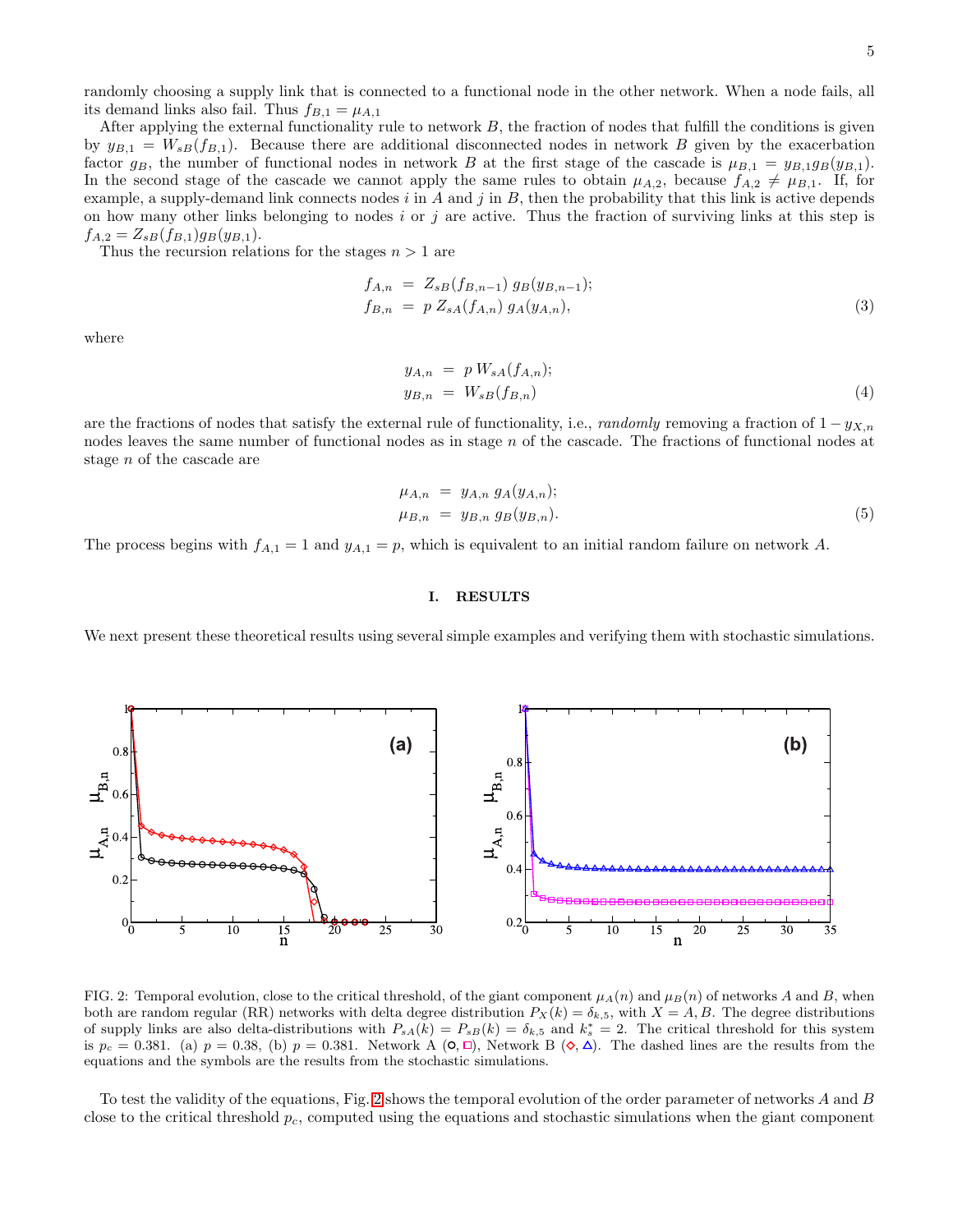functionality rule is applied (see Supplementary Information: subsections Giant Component and Numerical Solution for the threshold  $p_c$ ). Note that the plots show the simulation results are in total agreement with the theoretical results.

Figure [3](#page-5-0) shows a plot of  $\mu_A$  and  $\mu_B$  in the steady state as a function of the initial fraction of surviving nodes p when the giant component rule is applied. The results for the k-core rule are shown in the Supplementary Information. We use two random regular (RR) networks with a degree distribution  $P_X(k) = \delta_{k,5}$ , with  $X = A, B$ , and where the distribution of supplies is also RR with  $P_{s,A}(k) = P_{s,B}(k) = \delta_{k,5}$ . For the external rule of functionality we use  $r_{sX}(j,k) = 0$  if  $j < m$  and  $r_{sX}(j,k) = 1$  if  $j \ge m$  for all m from  $m = 1$  to  $m = 4$ . The results obtained from the equations (dashed lines) agree with the results of the simulations (symbols). In addition we compare the results of the present model with the results of the original model of cascading failures [\[11\]](#page-15-4) shown as a dashed-dotted line in which  $P_X(k) = \delta_{k,5}$ , but  $P_{s,A}(k) = P_{s,B}(k) = \delta_{k,1}$  and  $m = 1$ .

Note that in network A the order parameter for all values of  $k_s^*$  is proportional to p until it begins to drop and become close to the critical threshold  $p_c$ . This means that the depletion of the supply from network  $B$  does not significantly impact network A until it reaches the collapse threshold at which the system breaks down with a discontinuous transition. We calculate this critical value numerically using the generating functions (see Supplementary Information: section Numerical solution for the threshold  $p_c$ ). Note also that, as expected, the behavior of network B is different. Because there is no initial random failure in network B, it remains more intact than network A. When network A crumbles, however, both networks collapse. Thus despite its damage being minor the transition in network  $B$  is more abrupt, more unexpected, and, therefore, more dangerous. This is the key difference between the present mode and the original model [\[11\]](#page-15-4) in which the behaviors of network A and B are identical. In addition, note that the system is more resilient when  $k_s^*$  is smaller, i.e., when the supply level decreases. We also observe that the interdependent system with only one supply-demand link (the dashed-dotted line) it is more resilient than a system with more connections between the two networks, but with large functionality thresholds  $m \geq 3$ .



<span id="page-5-0"></span>FIG. 3: Two random regular (RR) networks with  $P_A(k) = P_B(k) = \delta_{k,5}$  and  $P_{sA}(k) = P_{sB}(k) = \delta_{k,5}$  and system size  $N = 10^5$ for different values of required supplies,  $k_{sX}^* = 1$  (0),  $k_{sX}^* = 2$  ( $\Delta$ ),  $k_{sX}^* = 3$  ( $\diamond$ ),  $k_{sX}^* = 4$  ( $\Box$ ), as a function of the initial fraction of survived nodes p. Also shown two RR networks with  $P_A(k) = P_B(k) = \delta_{k,5}$  but  $P_{sA}(k) = P_{sB}(k) = \delta_{k,1}$ ,  $k_{sX}^* = 1$  (.....). The symbols are the results of the stochastic simulations and the lines are the iterated values obtained by equations [\(3](#page-4-1) - [5\)](#page-4-2). The dashed-dotted lines represent only the theoretical results since they have been obtained in Ref[11]. In panels (a) and (b) we show the order parameter of network A and  $B$ ,  $\mu_A$  and  $\mu_B$ , respectively for the giant component rule.

If instead of the giant component we apply the k-core as an internal functionality rule we get the same qualitative results. For different values of  $k^*$  and  $k_s^*$  the order parameters also undergo a discontinuous transition, and the system becomes more vulnerable when the threshold of internal links and the threshold of supply links increases (see Supplementary Information: section *k-core Percolation*).

When applying the "mass" rule, finite components of size h in network X survive with a probability  $1 - q_X(h)$ . When all nodes have a single supply-demand link, i.e., when  $k_s = 1$  and  $k_s^* = 1$ , and all finite components of size greater than or equal to  $h = 2$  are preserved, the system undergoes a continuous transition [\[28](#page-16-1)]. Here  $q_X(1) = 1$  and  $q_X(h) = 0$  for  $h \geq 2$ . If the number of supply links increases and the threshold  $k_s^* = 1$  is fixed, the system becomes more resilient and the transition remains continuous. In contrast, if all the components of size  $h = 2$  are removed  $[q_X(2) = 1]$  the transition becomes discontinuous irrespective of the number of supply-demand links connecting the networks. Nevertheless, not all the components of size  $h = 2$  need to survive to have a continuous transition. Figure [4](#page-6-0)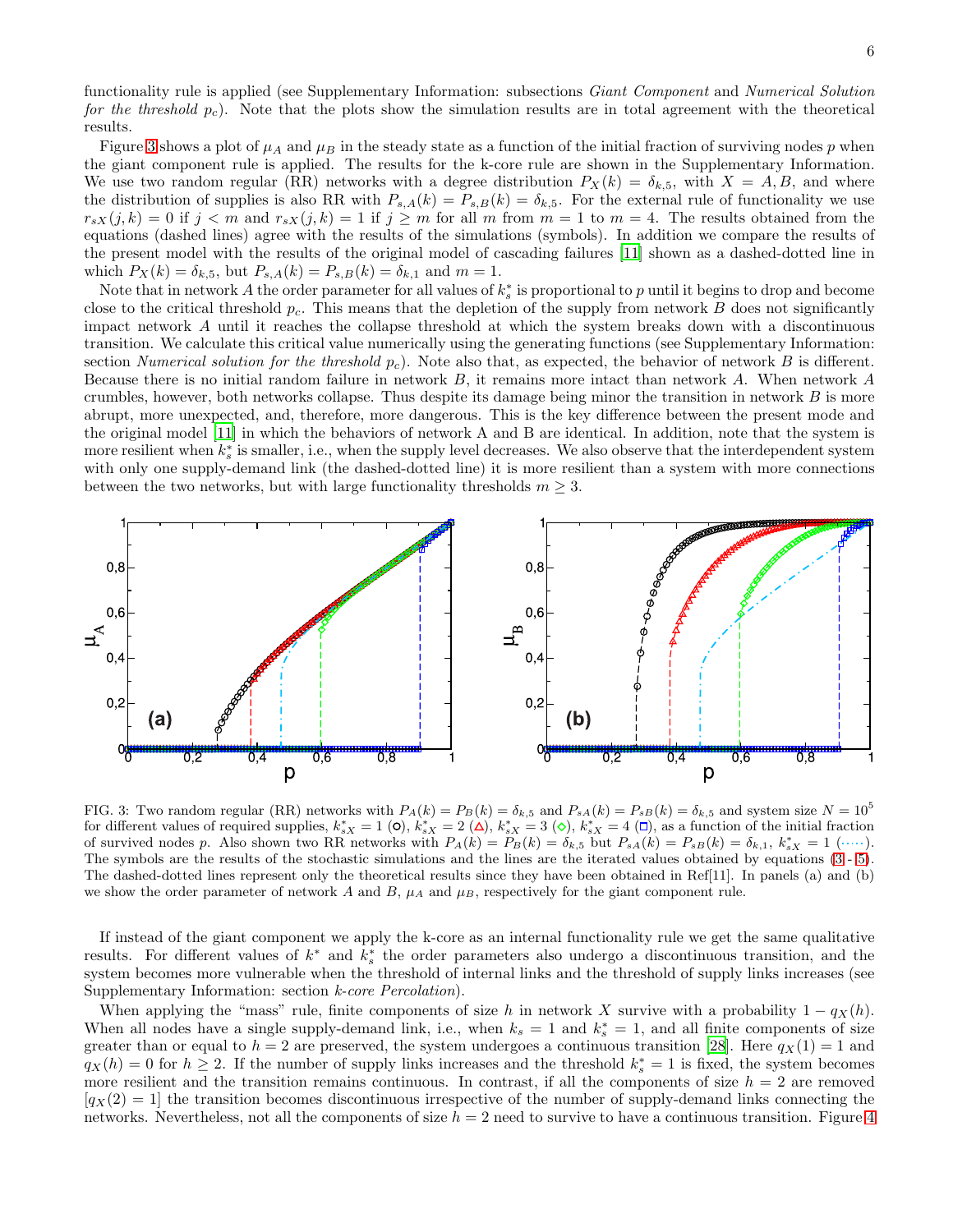shows the order parameters for  $q(2) = 0.3$  and  $q(2) = 0.85$  when  $q_A(h) = q_B(h) = q(h)$ . Note that when  $q(2) = 0.3$ the transition is continuous even when some of the components of size  $h = 2$  are deleted. When  $q(2) = 0.85$  the number of surviving  $h = 2$  components is insufficient to prevent an abrupt transition.



<span id="page-6-0"></span>FIG. 4: Order parameters for the "mass rule", for a system of networks with internal distribution  $P_A(k) = P_B(k) = \delta_{k,5}$ , supply distributions  $P_{sA}(k) = P_{sB}(k) = \delta_{k,2}$  and thresholds  $k_A^* = k_B^* = 1$ . All the components of size  $h = 1$  are deleted  $(q(1) = 1)$ , and all the components of size  $h \geq 3$  are preserved  $(q(3) = q(4) = ... = q(h_{max}) = 0$  where  $h_{max}$  is the maximum value of h). The curves represent the case  $q(2) = 0.3$  ( $\bullet$ ,  $\bullet$ ), for which there is a continuous transition, and  $q(2) = 0.85$  ( $\bullet$ ,  $\bullet$ ), which leads to an abrupt breakdown of the order parameter. The dashed lines represent the theoretical results and the symbols the stochastic simulations. (a) Network A, (b) Network B.

Thus when  $k_s^* = 1$  there is a critical value of  $q(2) = q_c(2)$  that separates the zone of continuous transition from the zone of discontinuous transition. Figure [5](#page-7-0) shows a phase diagram for a system of networks following the "mass" rule with an internal distribution  $P_A(k) = P_B(k) = \delta_{k,5}$  and supply distribution  $P_{SA}(k) = P_{SB}(k) = \delta_{k,k_s}$ . Note that the behavior of the critical probability as a function of the number of supply-links  $k_s$  between the networks delimits these two zones. As  $k_s$  increases the system becomes more robust, and more components must fail to cause an abrupt transition. In the limiting case  $k_s \to \infty$  the curve reaches the value  $q_c(2) = 1$ , but also  $p_c \to 0$ . On the other hand, when  $k_s^* > 1$  the transition is always discontinuous for any value of  $q(s)$  and sufficiently large  $k_s$ .

What happens if no internal functionality rule is applied? This could be the case in a bipartite system in which nodes within each network do not interact but use nodes in the other network as bridges to establish connections. Here the exacerbation factor is simply  $gx(y) = 1$ , which simplifies the equations. If we analyze this system for different functions  $r_{sX}(j,k)$  (see Supplementary Information: section Examples of  $r_{sX}(j,k)$  functions) we see that if  $r_{sX}(j,k)$  is a step function with fixed threshold  $k_{sX}^* = 2$ , the transition is continuous, but it is discontinuous for  $k_{sX}^* > 2$ , and there is no transition for  $p > 0$  if  $k_{sX}^* = 1$ . Also if we choose a linear function, i.e.,  $r_{sX}(j, k_{sX}) = j/k_{sX}$ , there is again no transition because here functions  $W_s(\beta)$  and  $Z_s(\beta)$  become linear functions of  $\beta$ . On the other hand, when the function  $r_{sX}$  is nonlinear, the behavior changes. Figure [6](#page-7-1) shows the behavior of the order parameter of network A for a polynomial function  $r_{sX}(j, k_{sX}) = 3(j/k_{sX})^2 - 2(j/k_{sX})^3$  and for a supply-demand distribution  $P_{s,X}(k) = \delta_{k,k_s}$ . Note that for small values of  $k_s$  the order parameter moves smoothly to zero but for  $k_s = 8$  the system undergoes a discontinuous transition. The existence of these transitions can be explained studying Eqs. [\(3\)](#page-4-1) and [\(4\)](#page-4-3) (see Supplementary Information: section Numerical solution for the threshold  $p_c$ ).

Unlike the previous results, the transition here does not produce a total collapse of the system, and after the jump a small fraction of nodes remains functional for any  $p > 0$ . If a delta-distribution of supply links is replaced by the Poisson distribution with  $\langle k_s \rangle_X = \lambda$ , we find a critical point on a  $(p, \lambda)$  plane  $\lambda_c = 7.58465$ ,  $p_c = 0.728102$  at which the first order phase transition emerges. For  $\lambda > \lambda_c$  the transition is first order and for  $\lambda < \lambda_c$  there is no phase transition for  $p > 0$ . At this point the system belongs to the mean-field universality class, such as the Ising model in infinite dimensions where p corresponds to the ordering field and  $\lambda$  to the thermal field.

We next analyze the limiting case of large  $k_s$  values when all nodes in network B have a fixed threshold  $k_{sB}^*$ , and we find that the critical point  $p_c$  converges to a value determined by the ratio  $\gamma \equiv k_{sB}^*/k_{sB}$  given by

<span id="page-6-1"></span>
$$
\gamma = p_c g_A(p_c),\tag{6}
$$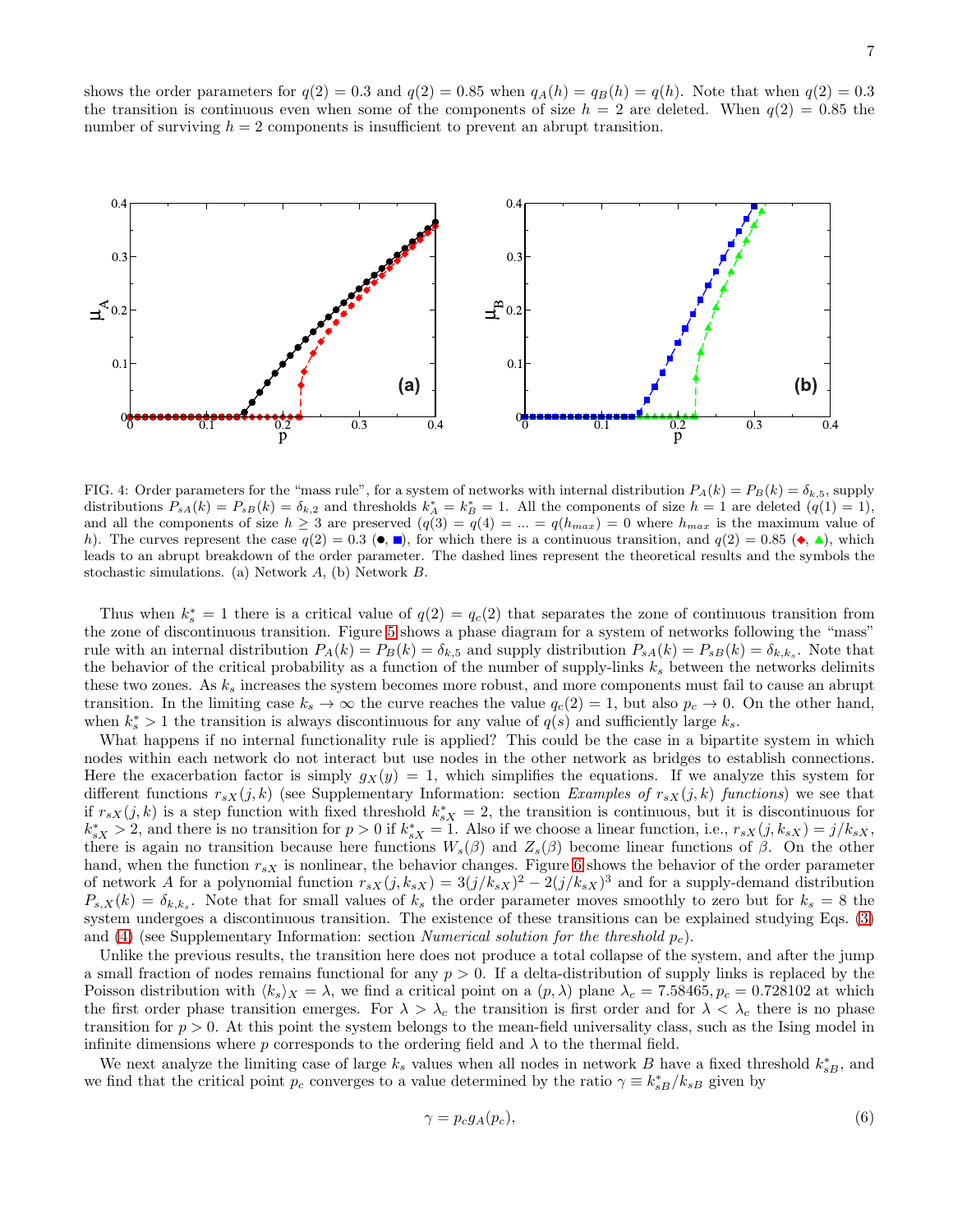

<span id="page-7-0"></span>FIG. 5: Phase diagram that shows the continuous and discontinuous transitions zones when the "mass rule" is applied. The curve represents the critical probability of failure of the components of size  $h = 2$  as a function of the number of the supplydemand links. In this case  $P_A(k) = P_B(k) = \delta_{k,k}$ ,  $P_{sA}(k) = P_{sB}(k) = \delta_{k,k}$  and  $k_{-A}^* = k_{-B}^* = 1$ . For clarity, the  $k_s$  axis is shown on a log scale.



<span id="page-7-1"></span>FIG. 6: Order parameter of network A as a function of the initial failure for a bipartite system and for a threshold function  $r_{sX}(j, k_{sX}) = 3(j/k_{sX})^2 - 2(j/k_{sX})^3$ . The supply-demand distribution is single valued with  $k_{sX} = 3$  (A),  $k_{sX} = 5$  (I),  $k_{sX} = 7$ ( $\bullet$ ),  $k_{sX} = 8$  ( $\bullet$ ) and  $k_{sX} = 10$  ( $\bullet$ ). For  $k_s \geq 8$  there is a discontinuous transition. The curves were obtained from the equations.

which is valid for all of the internal failure rules.

The  $p_c$  value depends on  $\gamma$  in this limit because when  $\langle k_s \rangle \to \infty$  the functions  $W_{sB}(\beta)$  and  $Z_{sB}(\beta)$  become step functions equal to 0 for  $\beta < \gamma$  and to 1, otherwise. Note that  $\gamma$  only relates to the external properties of network B, but that the value of  $p_c$  depends solely on the topology of network A. This is because network B is intact above  $p_c$ , but when  $p < p_c$  all the supply-demand links maintaining the integrity of network B fail and the entire structure crumbles. Thus here the topology of network  $B$  does not affect the final state of the system. See Supplementary Information: section Asymptotic properties of the functions  $W_s$  and  $Z_s$  for the derivation of Eq. [\(6\)](#page-6-1).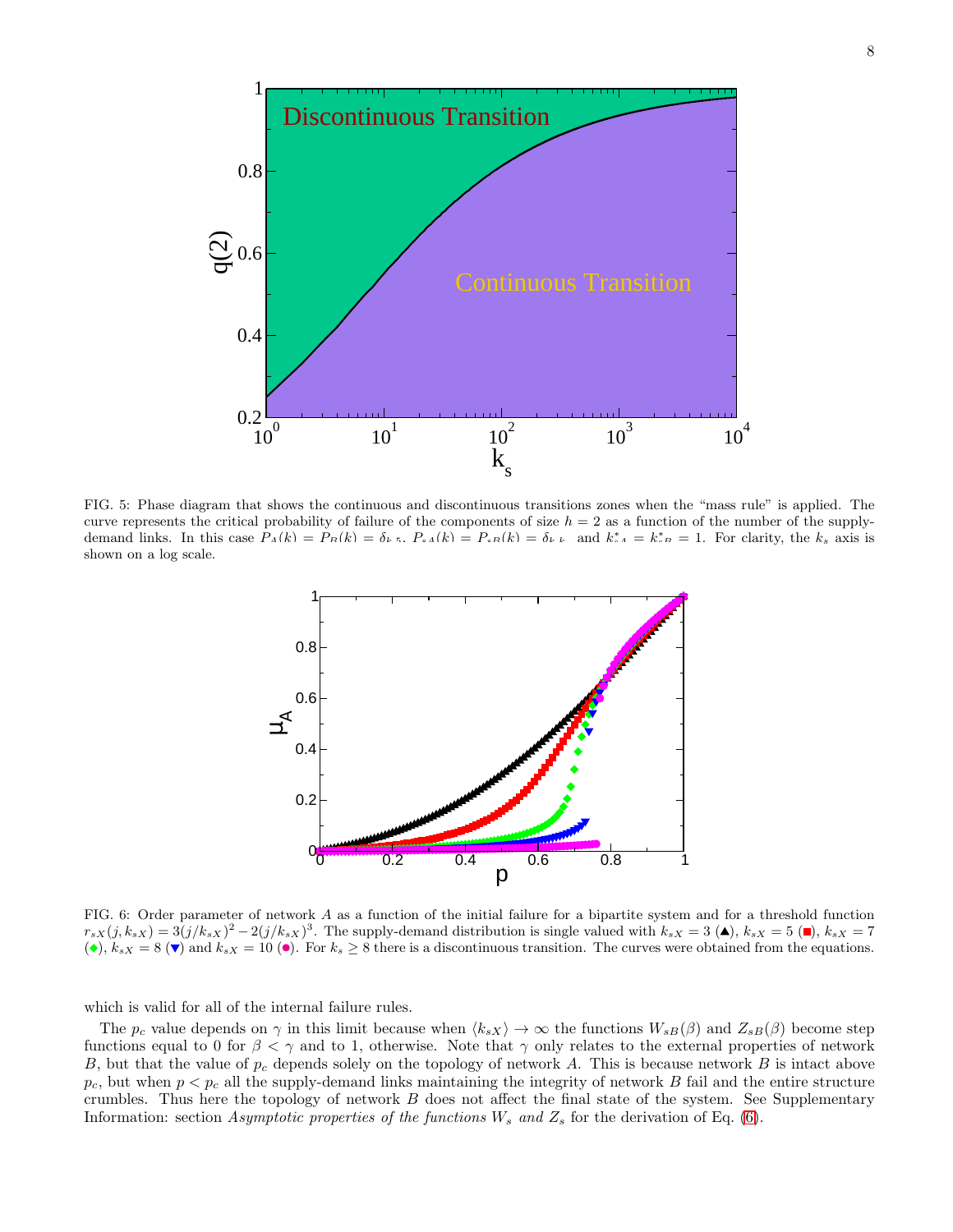

 $0.8$ 

 $0.6$ 

 $0.4$ 

 $0.2$ 

 $\frac{1}{2}$ 

 $\alpha^{\circ}$ 

04

02

 $0<sub>0</sub>$ 

 $\overline{0.2}$ 

 $\alpha^{\circ}$ 

<span id="page-8-0"></span>FIG. 7: Critical threshold  $p_c$  as a function of  $\gamma = k_{sB}^*/k_{sB}$  for different values of  $z_A$ , the internal connectivity of network A, where its internal degree distribution is RR. The curves represent different values of  $z_A$ :  $z_A = 3$  (-),  $z_A = 5$  (...) and  $z_A = 10$  ( $\text{-}$ -). Panel (a) corresponds to the Giant Component rule. Panel (b) corresponds to the "mass rule", with  $q(h) = 1$  for  $h = 1, 2, 3$ , and panel (c) to the k-core rule with  $k_X^* = 2$ . Note that in panel (b)  $p_c \sim \gamma^{1/4}$  when  $\gamma \to 0$ , and thus corresponding curves appear finite even for very small  $\gamma > 0$ .

 $\overline{0.4}$ 

 $\gamma$ 

 $\overline{0.6}$ 

 $\overline{0.8}$ 

Figure [7](#page-8-0) shows the behavior of Eq. [\(6\)](#page-6-1) for each internal rule of functionality and for several values of internal connectivity  $z_A$  in network A when it has an internal degree distribution  $P_A(k) = \delta_{k,z_A}$ . Note that all curves go to  $p_c = 1$  when  $\gamma \to 1$ , i.e.,  $k_{sB}^* \sim k_{sB}$ , and thus even a small perturbation can cause a system breakdown. In contrast, curves with higher  $z_A$  values have lower  $p_c$  values because increased connectivity means increased resilience. In addition, when  $\gamma \to 0$  then  $k_{sB} \gg k_{sB}^*$ , rendering the influence of network B on network A insignificant. Here network A behaves as an isolated system. We see this in the giant component rule [see Fig. [7\(](#page-8-0)a)] in which  $p_c \to 1/(z_A - 1)$ as  $\gamma \to 0$ , a value that corresponds to the critical threshold of node percolation [\[43,](#page-16-12) [44](#page-16-13)] in isolated RR networks. Similarly, for the "mass" rule we find that the threshold behaves as  $p_c \to 0$  when  $\gamma \to 0$  because when there is an initial attack  $1-p$  on an isolated network there are always components of varying masses in the thermodynamic limit (with an infinite number of nodes). Thus when  $q(h) < 1$  for any size h there are always surviving components when  $p > 0$ .

If there is a Poisson internal degree distribution in network A, i.e.,  $P_A(k) = exp[-\langle k \rangle_A] \langle k \rangle_A^k / k!$  where  $\langle k \rangle_A$  is the mean connectivity, we can write a closed-form expression for  $p_c$  for the giant component rule,

<span id="page-8-1"></span>
$$
p_c = \frac{\gamma}{1 - exp\left[-\gamma \langle k \rangle_A\right]}.\tag{7}
$$

Note that  $p_c$  does not depend on the internal degree distribution of network B. The derivation of Eq [\(7\)](#page-8-1) is supplied in the Supplementary Information: section Asymptotic properties of the functions  $W_s$  and  $Z_s$ . On the other hand, if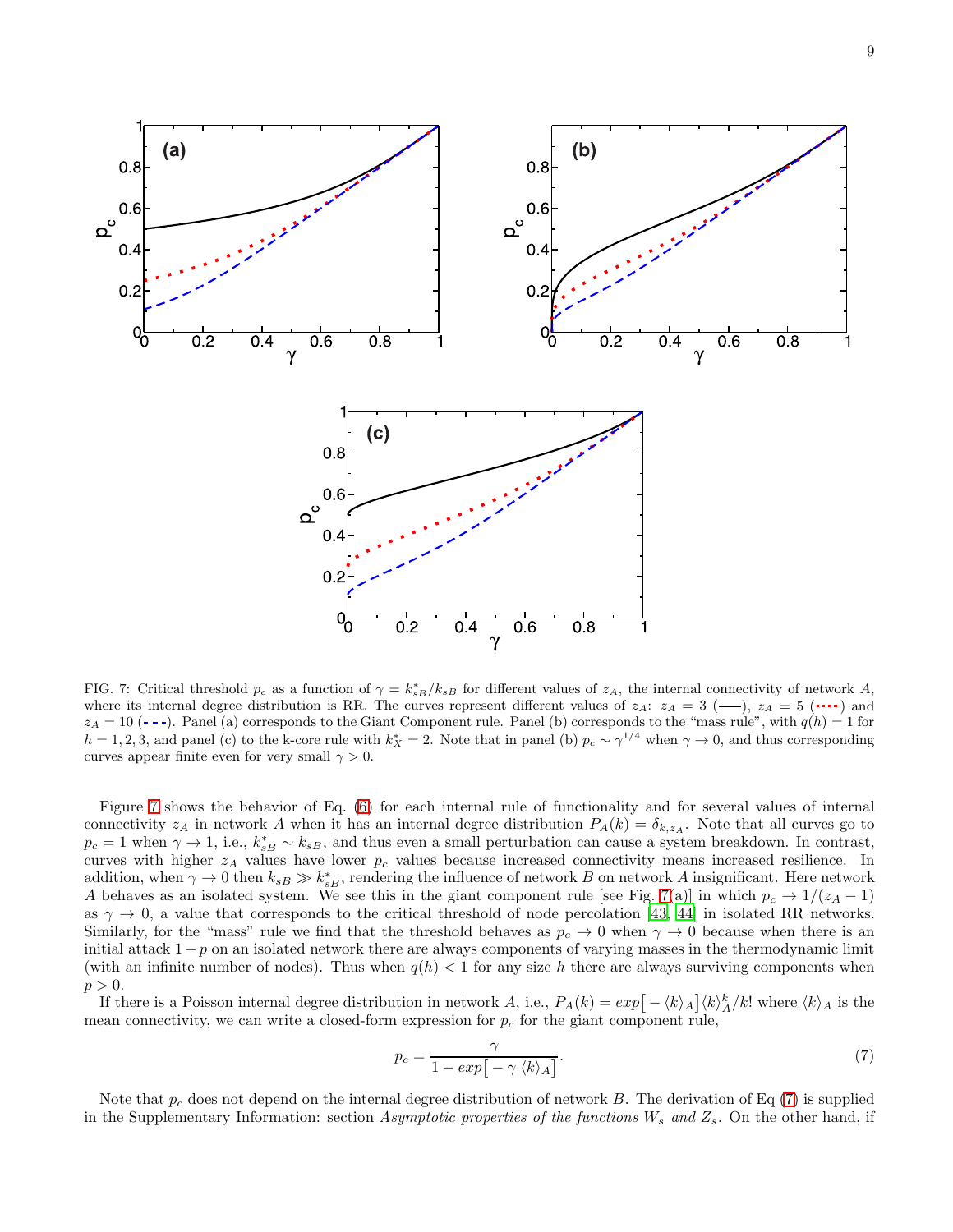the system is bipartite then from Eq. [\(6\)](#page-6-1) the critical value is simply  $p_c = \gamma$ .

#### Discussion

We have analyzed the cascading failure process in a system of two interdependent networks in which nodes within each network have multiple connections, or supply-demand links, with nodes from their counterpart network. In this model each node must have at least a given number of supply-links leading to functional nodes in the other network to remain active. We call this number the supply threshold and we call this condition the external functionality rule. We have studied the process under three internal functionality rules, (I) nodes must belong to the giant component in their own network, (II) nodes that belong to a finite component survive with a probability determined by the mass of the component, and (III) an internal version of the external functionality rule, known as heterogeneous k-core percolation. In addition, we have studied a system in the absence of any internal functionality rule, which is equivalent to a bipartite network. Our system is a generalization of the models of interdependent networks [\[11,](#page-15-4) [13\]](#page-15-8) that represent a particular case of our model with  $P_{sX}(k) = 0$  for  $k > 1$  and a giant component rule of internal functionality. Our model shows a rich behavior for various parameter values that is characterized by the appearance of discontinuous first order transitions. In some cases, multiple first order transitions can be observed, a situation impossible in the original models[\[11,](#page-15-4) [13](#page-15-8)].

We have found that for all the internal functionality rules the system is more robust when the supply threshold is lower. Under internal rules I and III there is a discontinuous transition at a collapse threshold  $p = p_c$ . The main difference between our model and the previously studied models [\[11,](#page-15-4) [13](#page-15-8)] is that in the case of multiple supply links the initial attack on network A does not immediately affect network B, and it remains more functional than network A for any  $p > p_c$ . This makes the transition, when it occurs in network B, more abrupt than in network A. These sudden breakdowns can come without warning. In some catastrophic events, e.g., an earthquake of sub-threshold strength, the damage to network B may be minor and the development of precautions or recovery strategies thus deemed of minor importance. This becomes problematic when the strength of an earthquake exceeds a certain threshold and causes a total breakdown in network B. In contrast, in "mass" rule II for  $k_s^* = 1$  the transition can be continuous depending on the probability that components of size  $h = 2$  remain functional and on the number of supply-demand links. For each value of  $k<sub>s</sub>$  there is a critical probability  $q(2)$  below which the transition becomes discontinuous.

When the model is applied to a bipartite system, the behavior is determined by function  $r_{sX}$ . In particular, when this function is polynomial there is no transition in  $k_{sX} \leq 7$ , but when  $k_s$  increases this curve breaks and becomes discontinuous.

Finally we have studied the asymptotic limit value of the number of supply-demand links, and find that when  $r_{sB}$ is a step function there is an exact relationship between the ratio  $\gamma = k_{sB}^*/k_{sB}$  and the collapse threshold  $p_c$ . We also find that in this limit the resilience of the interacting system is enhanced up to the point at which the critical threshold  $p_c$  is solely dependent on the topology of network A.

#### Methods

For the stochastic simulations we use for both networks a system size of  $N = 10^6$  to compute the steady state and  $N = 10<sup>8</sup>$  for the temporal evolution close to the critical threshold (See Fig. [2\)](#page-4-0). We use the Molloy-Reed Algorithm [\[45\]](#page-16-14) for the construction of the networks. The simulation results are averaged over 1000 network realizations.

For model II, the "mass" rule, a finite component of size h survives with probability  $1 - q(h)$ . In the stochastic simulations if a finite component remains after the internal failure at a step of the cascade, then in the following steps of the cascade this component only can fail due to the external rule of functionality.

In our theoretical analysis, to calculate the values of the order parameters at the steady state we iterate the temporal evolution Eqs. [\(3\)](#page-4-1)–[\(5\)](#page-4-2) until the condition  $\mu_A \equiv \mu_{A,n} = \mu_{A,n-1}$  is satisfied. At this stage the magnitudes of all order parameters reach a steady state and no longer change.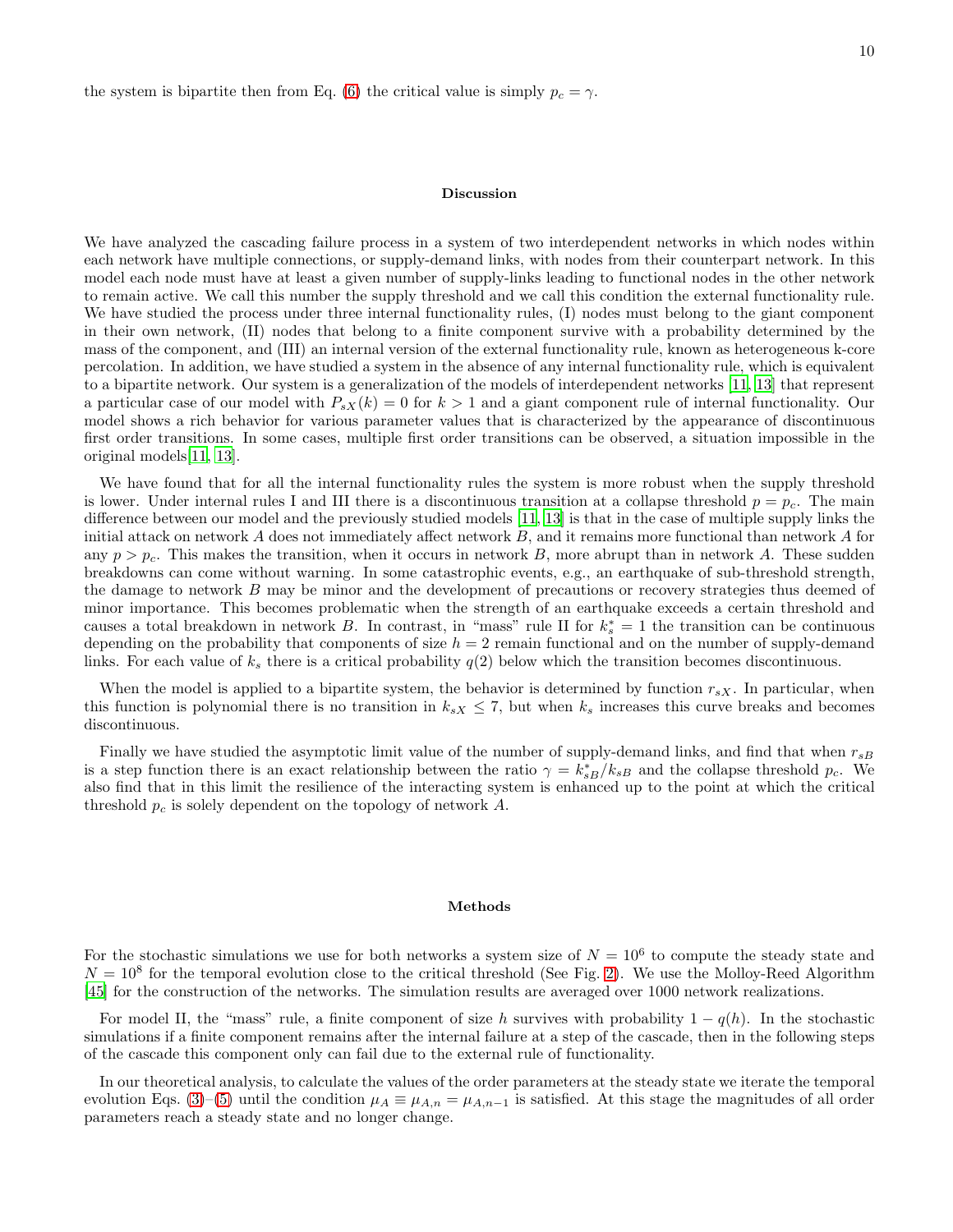# Supplemental Information

## II. EXPLICIT FORM OF THE FUNCTIONALITY RULES

### <span id="page-10-0"></span>A. Giant component

The giant component in a network is the largest connected component. Most functioning networks are completely connected, but when they experience failure, finite components—little islands of nodes—become disconnected from the giant component. A common functionality rule states that nodes in these finite components have insufficient support to remain active. Thus in addition to the nodes rendered inactive by failure, the exacerbation factor renders inactive all nodes not connected to the giant component. If network X has a degree distribution  $P_X(k)$  and a fraction  $1-y_X$  of nodes is randomly removed, the exacerbation factor  $g_X$  is  $g_X(y_X) = 1-G_0^X[1-y_X(1-f_\infty^X)]$ , where  $f_\infty^X$  is the probability that the branches do not expand to infinity, and it satisfies the recurrent equation  $f_{\infty}^X = G_1^X[1 - y_X(1 - f_{\infty}^X)]$ . The functions  $G_0^X(u)$  and  $G_1^X(u)$  are the generating functions of the degree distribution and the excess degree distribution, respectively. They are given by  $G_0^X(\underline{u}) = \sum_k P_X(k)u^k$  and  $G_1^X(u) = \sum_k k/\langle k \rangle_X P_X(k)u^{k-1}$ , where  $\langle k \rangle_X$  is the average connectivity of network  $X, \langle k \rangle_X = \sum_k k \ P_X(k)$ .

### B. Finite components

We can relax the giant component rule and allow some finite components to be self-sustaining and remain functional. If we allow the giant component to remain active after a failure and also some of the finite components to remain active with a probability related with their size  $h$ , then the exacerbation factor is

$$
g_X(y_X) = 1 - \sum_h q_X(h)\pi_{h,X}(y_X),
$$
\n(8)

where  $q_X(h)$  the probability that a component of size h has been removed, and  $\pi_{h,X}(p)$  the probability that a randomly-selected surviving node belongs to a component of size h. We can obtain the functions  $\pi_{h,X}(y_X)$  using the Lagrange inversion formula [\[28\]](#page-16-1) for any given distribution  $P_X(k)$ .

## C. k-core Percolation

In conventional or homogeneous k-core percolation, every node has an identical threshold  $k^*$ . Thus following a failure, if the number of surviving nodes among the k neighbors of a node is less than  $k^*$ , the node fails, otherwise it remains functional. In contrast, in heterogeneous k-core percolation each node i with initial degree  $k_i$  has a randomly assigned threshold  $k_i^* \leq k_i$ . In heterogeneous k-core percolation, the distribution of thresholds  $k_i^*$  is given by the cumulative distribution  $r_X(j,k) = P(k^* \leq j|k)$ , where k denotes the degree values of network nodes. The simplest  $r_X(j,k)$  case is a step function, i.e.,  $r_X(j,k) = 0$  if  $j < k^*$  and  $r_X(j,k) = 1$  if  $j \geq k^*$  and for all k. This is equivalent to assigning all nodes the threshold  $k_i^* = k^*$ , which is equivalent to homogeneous k-core percolation. Another option is the linear function  $r_X(j,k) = k^*/k$  in which the thresholds  $k^*$  for nodes with an initial degree k are uniformly distributed between 1 and k.

If we know the degree distribution  $P_X(k)$  and the threshold distribution  $r(j, k)$ , we can define the heterogeneous k-core generating function

$$
W_X(\beta) = \sum_{k=0}^{\infty} P_X(k) \sum_{j=0}^{k} {k \choose j} r_X(j,k) \beta^j (1-\beta)^{k-j},
$$
\n(9)

and the k-core generating function of the excess distribution,

$$
Z_X(\beta) = \sum_{k=1}^{\infty} \frac{k P_X(k)}{\langle k \rangle_X} \sum_{j=0}^{k-1} {k-1 \choose j} r_X(j+1,k) \beta^j (1-\beta)^{k-j-1}.
$$
 (10)

The exacerbation factor of the k-core heterogeneous percolation can thus be written  $g_X(y_X) = W_X(\beta)$ , where as in Sec. [II A](#page-10-0) β satisfies the self-consistent equation  $\beta = y_X Z_X(\beta)$ , and  $y_X$  is the fraction of surviving nodes in network  $X$ .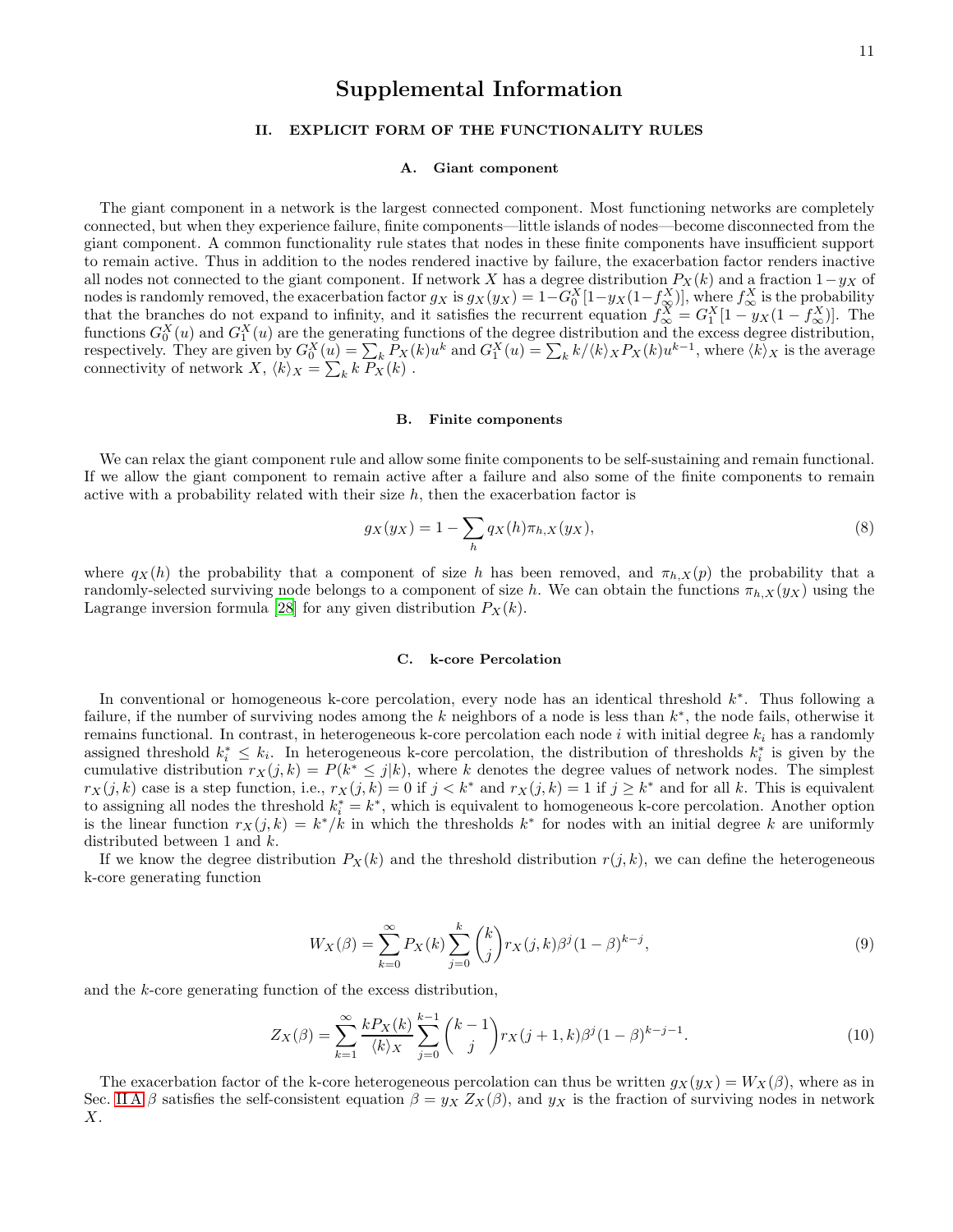Figure [8](#page-11-0) plots  $\mu_A$  and  $\mu_B$  in the steady state for the k-core rule.



<span id="page-11-0"></span>FIG. 8: Order parameters for the homogeneous k-core rule with  $k^* = 2$  as a function of the initial fraction of survived nodes p, for two random regular (RR) networks with  $P_{sA}(k) = P_{sB}(k) = \delta_{k,5}$  and system size  $N = 10^5$ , and different values of required supplies,  $k_s^* = 1$  (0),  $k_s^* = 2$  ( $\Delta$ ),  $k_s^* = 3$  ( $\Box$ )  $k_s^* = 4$  ( $\nabla$ ). The symbols are the results of the stochastic simulations and the lines the iterated values from the equations. (a) Network A. (b) Network B.

#### III. NUMERICAL SOLUTION FOR THE THRESHOLD  $p_c$

The critical point  $p_c$  at which the transition takes place can be determined using the equations from the main text. We combine the equations in set (3) at the steady state at which  $f_{X,n} = f_{X,n-1} = f_X$ , thus withdraw the  $f_B$ -dependence, and obtain an equation in terms of  $f_A$ ,

<span id="page-11-1"></span>
$$
f_A = F(f_A) \equiv Z_{sB} \left[ \eta(f_A) \right] g_B \left[ W_{sB} \left[ \eta(f_A) \right] \right],\tag{11}
$$

with  $\eta(f_A) \equiv f_B = pZ_{sA}(f_A)g_A[pW_{sA}(f_A)].$ 



<span id="page-11-2"></span>FIG. 9: Graphical solution of Eq. [\(11\)](#page-11-1) for a system of two RR networks with  $z = 5$ ,  $P_{sX}(k) = \delta_{k,2}$ , in which all nodes have the same threshold  $k_s^* = 1$ . In this case we use the "finite components" rule, with  $q_X(1) = 1$  and  $q_X(h) = 0$  for  $h > 2$ . In (a) we have  $q_X(2) = 1$ , which results in a discontinuous transition. The curves represent different values of p:  $p = 0.26$  (---),  $p = 0.22$  $(-)$  and  $p = p_c = 0.2374$  (...). For the critical threshold, the curve is tangent to the identity at the solution  $f_A > 0$ . In (b) we show a continuous transition with  $q_X (2) = 0$ , in which  $p = 0.13$  (---),  $p = 0.07$  (---) and  $p = p_c = 0.1$  (---). For the curve that represents the critical value, the point of tangency is located at  $f_A = 0$ .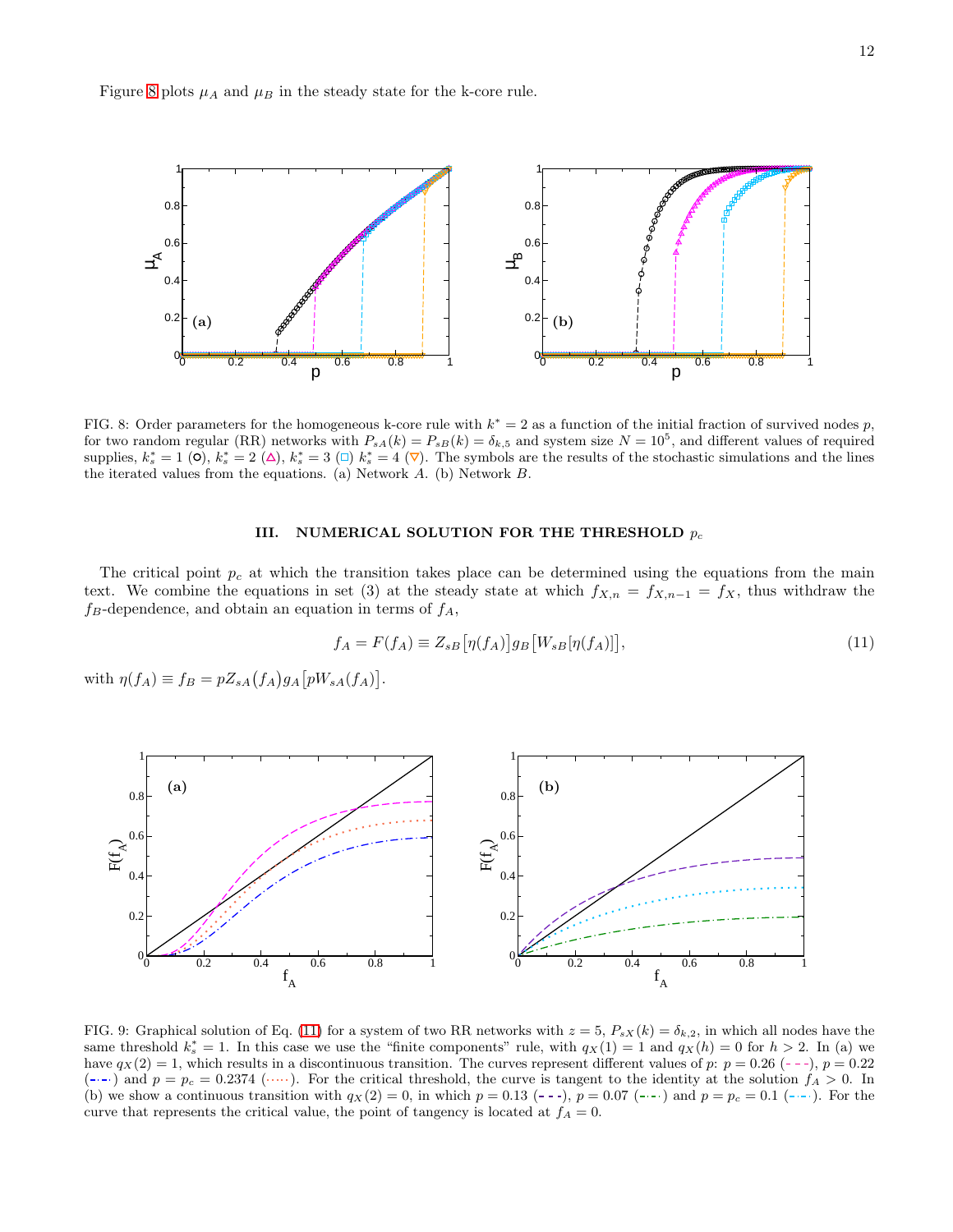For a given value of p, the solution is the intersection between function F and the identity. Above  $p_c$  there is always a non-trivial solution. When  $p < p_c$ , Eq. [\(11\)](#page-11-1) is only valid for  $f_A = 0$ . The method of finding the critical point differs depending on whether the transition is discontinuous or continuous. Figure [9](#page-11-2) shows the graphical solution of Eq. [\(11\)](#page-11-1) for (a) a discontinuous transition and (b) a continuous transition. We plot the curves for  $p = p_c$ ,  $p > p_c$ , and  $p < p_c$ . When the transition is abrupt, when  $p = p_c$  function F is tangent to the identity at  $f_A = f_{Ac}$ , which is the solution to Eq. [\(11\)](#page-11-1) for the critical threshold. Thus we have a condition that must be fulfilled at the critical point,

<span id="page-12-0"></span>
$$
\frac{dF(f_A)}{df_A} = 1.\tag{12}
$$

Thus we can solve Eqs. [\(11\)](#page-11-1) and [\(12\)](#page-12-0) numerically to find the critical threshold  $p_c$  for a discontinuous abrupt transition. In contrast, Fig. [9\(](#page-11-2)b) shows that function F is also tangent to the identity, but here at  $f_A = 0$ . Thus for a continuous transition we can find the critical value  $p_c$  by solving Eq. [\(12\)](#page-12-0) when  $f_A = 0$ .

For the mass rule, the type of transition is related to the survival probability of the  $h = 2$  components. If we assume here that all the  $h = 1$  components and a fraction  $q(2)$  of the  $h = 2$  components fail, then for single-value internal degree distributions and supply distributions when  $k_s^* = 1$ , the derivative of function F at the critical threshold evaluated at the origin is

$$
\left. \frac{dF(f_A)}{df_A} \right|_{f_A=0} = \left( p_c \; k_s \; k \; [1 - q(2)] \right)^2. \tag{13}
$$

Thus when  $q(2) = 1$  the continuity condition is fulfilled only for  $k_s \to \infty$ , as we can see in Fig. 5 in the main text.

On the other hand we can use Eq. [\(11\)](#page-11-1) to understand the transitions present in Fig. 6 from the main text. Here the system is bipartite and thus we apply no internal functionality rule. The system also has a supply distribution  $P_s(k) = \delta_{k,k_s}$  and a supply threshold distribution  $r_{sX}(j,k) = 3(j/k)^2 - 2(j/k)^3$ .



<span id="page-12-1"></span>FIG. 10: Graphical solution of Eq. [\(11\)](#page-11-1) for a bipartite system with a supply distribution  $P_s(k) = \delta_{k,k_s}$ , and a supply threshold distribution  $r_{sX}(j,k) = 3(j/k)^2 - 2(j/k)^3$ . Unlike Fig. [9](#page-11-2) here the y axis is divided by the x axis to have a better visualization of the intersection points. In (a) we have  $k_{sX} = 7$ , value for which there is a continuous transition for  $p = 0$ , as for  $p > 0$  the curve always intersect the identity at a non-zero point. The curves represent  $p = 0.6$  ( $\cdots$ ),  $p = 0.7$  ( $\cdots$ ) and  $p = 0.8$  ( $\cdots$ ) On the contrary in (b) we have  $k_{sX} = 8$  and there is a discontinuous transition. For  $p = 0.75$  (---) there is only one point of intersection, but for lower values of  $p$  two more solutions appear, although the largest of them is the one related with the process. For  $p = 0.73626$  ( $\cdots$ ) two of the solutions fuse together, and the curve becomes tangent to the identity, thus the solution for this value of p is the point of tangency. However for lower values of p the point of intersection of the left is the only solution of the process, as we can observe for  $p = 0.72$ . ( $\leftarrow$ )

Figure [10](#page-12-1) shows the graphical solution for this system for different values of initial failure p. Figure [10\(](#page-12-1)a) shows  $k<sub>s</sub> = 7$ . Note that the curve always intersects the identity at a non-zero value when  $p > 0$ . Thus the order parameter goes to zero in a continuous transition when  $p = 0$ . In contrast, Fig. [10\(](#page-12-1)b) shows  $k_s = 8$ , and the curve behaves differently. For large values of p there is only one solution, but decreasing p produces a new lower stable solution. A point of intersection is a stable solution when a iterative process converges to this point. If initially  $f_A = 1$ , i.e., network  $B$  is intact at the beginning of the cascade [\[46\]](#page-16-15), then successive iterations of Eq. [\(11\)](#page-11-1) converge to the highest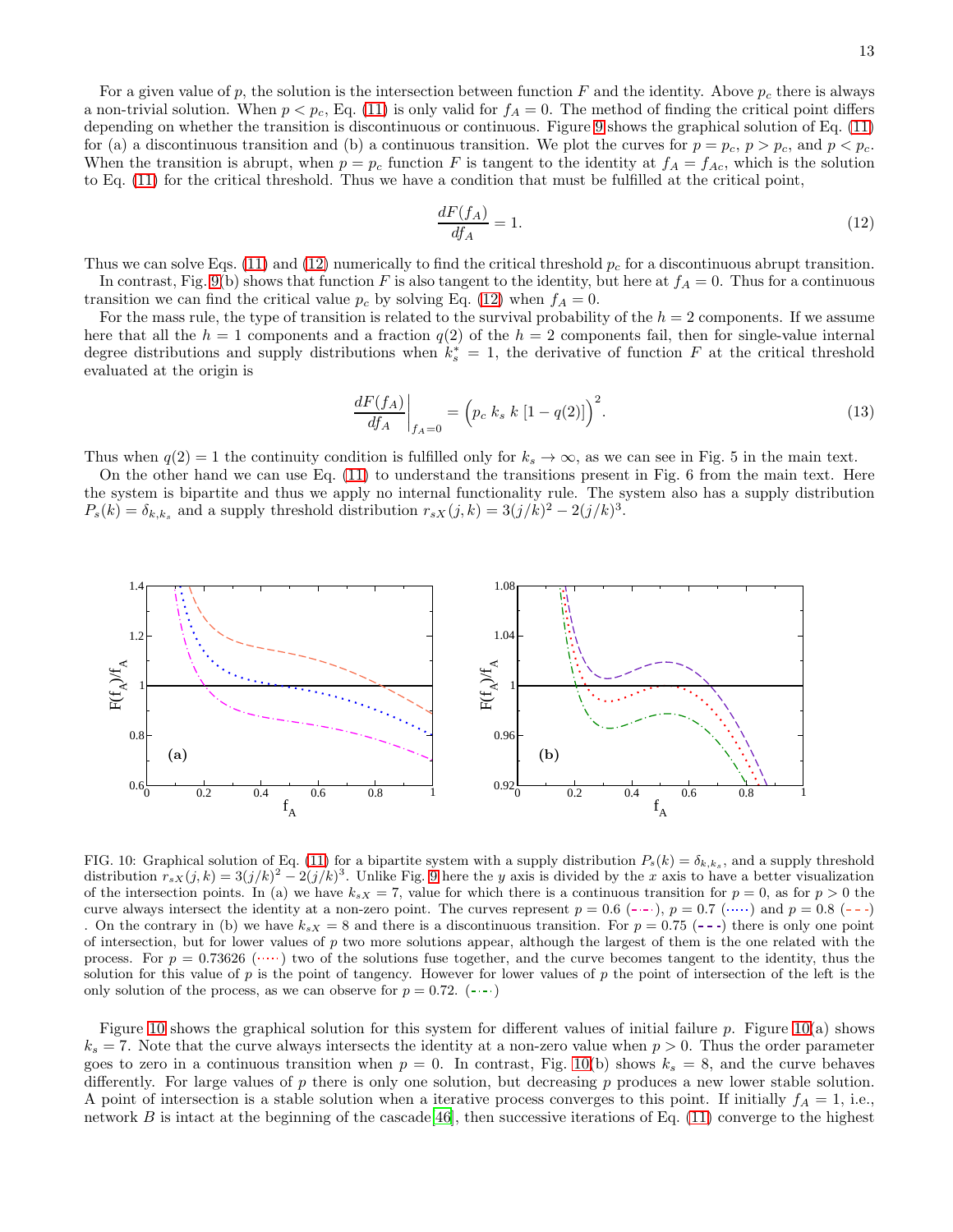solution. However when  $p$  further decreases there is a critical value at which the largest solution suddenly vanishes, and the iterative process converges to the lower point, which is now the only solution. This abrupt change of solutions causes the discontinuous transition shown in Fig. 6 in the main text.

# IV. ASYMPTOTIC PROPERTIES OF THE FUNCTIONS  $W_s$  AND  $Z_s$

We next study the case in which  $r_{sX}$  is a step function  $\Theta(k_s - k_s^*)$ , i.e., when all nodes have the same threshold  $k_s^*$ . Using the supply distribution  $P_{sX}(k) = \delta_{k,k_s}$  for simplicity, we show that the behavior of the order parameters does not depend on the values of  $k_s^*$  and  $k_s$  when  $k_s$  is large, but on the ratio  $k_s^*/k_s \equiv \gamma$ . We assume that networks A and B have the same external properties, and we drop index X. Here we rewrite function  $W_s(x)$  [see Eq. (1) from the main text] using the incomplete beta function

$$
W_s(x) = 1 - (k_s - k_s^* + 1) \binom{k_s}{k_s^* - 1} \int_0^{1-x} t^{k_s - k_s^*} (1 - t)^{k_s^* - 1} dt,
$$
\n(14)

and it is thus straightforward to compute the first derivative of  $W_s$ 

.

$$
W_s'(x) = (k_s - k_s^* + 1) \binom{k_s}{k_s^* - 1} x^{k_s^* - 1} (1 - x)^{k_s - k_s^*}. \tag{15}
$$

When  $W_s$  converges to a step function for large  $k_s$  its derivative  $W_s'$  $s$  converges to a Dirac delta centered on  $x_c$ . To verify this we calculate the mean of this function and its variance,

$$
\langle x \rangle = \frac{k_s^*}{k_s + 1}
$$
  
\n
$$
\sigma_x = \frac{k_s^*(k_s^* + 1)k_s!}{(k_s + 2)!} - \left(\frac{k_s^*}{k_s + 1}\right)^2.
$$
\n(16)

For a fixed value  $\gamma \equiv k_s^*/k_s$  the variance goes to zero when  $k_s \to \infty$ , indicating that function  $W_s$  is discontinuous at  $x = x_c$ . The previous analysis is also valid for  $Z_s$ , but when  $k_s^* > 1$ , since  $Z_s(x) = 1$  when  $k_s^* = 1$ .

Thus  $W_s(x)$  and  $Z_s(x)$  (when  $k_s^* > 1$ ) converge to a Heaviside distribution, which depends on the ratio  $\gamma$  for  $k_s \to \infty$ ,

<span id="page-13-0"></span>
$$
W_s(x) = Z_s(x) = \begin{cases} 0 & x < \gamma; \\ \frac{1}{2} & x = \gamma, \\ 1 & x > \gamma. \end{cases} \tag{17}
$$

Then in this limit the solution of Eqs. (1)–(3) in the steady state and the transition point  $p_c$  is dependent only on  $\gamma$ .

If we know the asymptotic properties of these functions, we can determine the critical point  $p_c$  behavior at this limit. As  $p \to p_c$  we expect that  $f_B < f_A$ , since network A receives the initial failure, i.e., the probability  $f_B$  that an external link from network  $A$  to  $B$  leads to a functional node in network  $A$  is lower than in the opposite direction. Then using Eq. [\(17\)](#page-13-0) at criticality  $Z(f_B) = W(f_B) = 0.5$  and  $Z(f_A) = W(f_A) = 1$ , i.e.,  $f_A > \gamma$  and [\[47\]](#page-16-16)  $f_B = \gamma$ . Then the set (1) equations in the main text in the steady state at  $p = p_c$  can be rewritten

$$
f_A = \frac{1}{2} g_B \left(\frac{1}{2}\right),\tag{18}
$$

$$
f_B = \gamma = p_c Z(f_A) g_A [p_c W(f_A)]. \qquad (19)
$$

Because  $f_A > \gamma$ ,  $Z(f_A) = 1$  according to Eq. [\(17\)](#page-13-0). Thus from Eq. (S12)

<span id="page-13-1"></span>
$$
\gamma = p_c g_A(p_c),\tag{20}
$$

which is related to the value of  $p_c$  with  $\gamma$ .

Note that when  $k_s^* = 1$ , Eq. (S13) becomes  $f_A = g_B\left(\frac{1}{2}\right)$ . Nevertheless here Eq. [\(20\)](#page-13-1) still holds.

Using the giant component rule at this limit we find analytically the value of the criticality threshold for a particular case. If network A has an internal Poisson degree distribution, i.e., if  $P_A(k) = \langle k \rangle_A^k exp[-\langle k \rangle_A]/k!$  where  $\langle k \rangle_A$  is the average internal connectivity of network A, then  $G_0^A(x) = G_1^A(x) = exp(k_A(x-1))$ . Here  $\gamma = p_c(1-f_\infty^A)$ , and thus we obtain

$$
p_c = \frac{\gamma}{1 - exp[-\gamma \langle k \rangle_A]}.
$$
\n(21)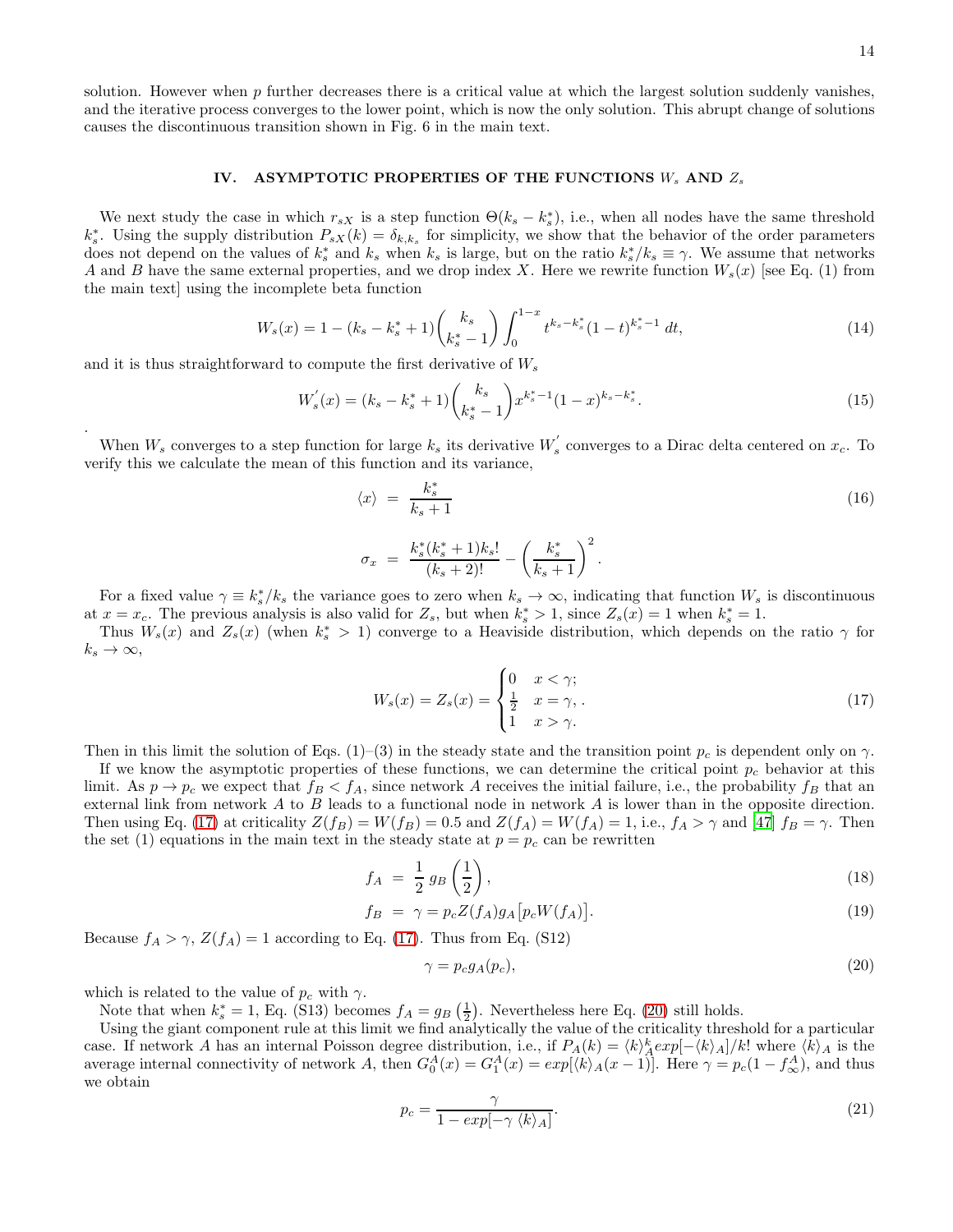#### V. EXAMPLES OF  $r_s(j,k)$  FUNCTIONS

Equations

<span id="page-14-0"></span>
$$
W_{sX}(f) = \sum_{k=0}^{\infty} P_{sX}(k) \sum_{j=0}^{k} r_{sX}(j,k) C_{k,j} f^{j} (1-f)^{k-j}.
$$
 (22)

and

<span id="page-14-1"></span>
$$
Z_{sX}(f) = \sum_{k=0}^{\infty} \frac{k P_{sX}(k)}{\langle k_s \rangle_X} \sum_{j=0}^{k-1} r_{sX}(j+1,k) C_{k-1,j} f^j (1-f)^{k-j-1},\tag{23}
$$

can be evaluated explicitly for the power law shape

$$
r_{sX}(j,k) = \left(\frac{j}{k}\right)^m,\tag{24}
$$

when  $k > 0$  and  $r_{sX}(0, 0) = 1$ . The latter condition is to prevent autonomous nodes with no supply links from dying. Obviously this shape can be generalized to any polynomial by which any function  $r_{sX}(j, k)$  can be approximated. Successively applying operator  $fd/df$  to the corresponding probability generating function, i.e., binomials  $(f+q)^k$ , and letting  $q = 1 - f$  allows us to express functions  $W_{sX}(f)$  and  $Z_{sX}(f)$  as polynomials of power m of f

$$
W_{sX}(f) = \sum_{n=0}^{m} w_n^m f^n + P_{sX}(0) \qquad Z_{sX}(f) = \sum_{n=0}^{m} z_n^m f^n,
$$
\n(25)

with coefficients that can be expressed through negative moments of the distribution  $P_{sX}(k)$ 

$$
w_n^m = S(m, n) \sum_{k=1}^{\infty} P_{sX}(k) \frac{k!}{k^m (k-n)!}
$$
 (26)

and

$$
z_n^m = \frac{S(m+1, n+1)}{\langle k_s \rangle_X} \sum_{k=1}^{\infty} P_{sX}(k) \frac{k!}{k^m (k-1-n)!},
$$
\n(27)

where  $S(m, n)$  are Stirling numbers of the second kind that obey recursion relation  $S(m+1, n) = nS(m, n)+S(m, n-1)$ with initial conditions  $S(0, 0) = 1$ ,  $S(0, n) = 0$  when  $n > 0$ , and  $S(m, 0) = 0$  when  $m > 0$ .

For linear  $r_{sX}$  ( $m = 1$ ), functions  $W_{sX}(f)$  and  $Z_{sX}(f)$  are linear functions of f

$$
W_{sX}(f) = P_{sX}(0) + \left(1 - P_{sX}(0)\right)f \qquad Z_{sX}(f) = \left(1 - \frac{1 - P_{sX}(0)}{\langle k_s \rangle_X}\right)f + \frac{1 - P_{sX}(0)}{\langle k_s \rangle_X}.
$$
 (28)

In the case described in Ref. [\[11\]](#page-15-4),  $P_{sX}(k) = \delta_{1k}$  produces  $W_{sX}(f) = f$  and  $Z_{sX}(f) = 1$ , and hence recursive Eqs. (4) and (5) from the main text reduce to Eq. (1) in Ref. [\[11\]](#page-15-4). Even when  $P_{sX}(k) \neq \delta_{1k}$ , linear  $r_{sX}$  leads to the same phenomenon described in Ref. [\[11](#page-15-4)], i.e., there is a first order phase transition when  $P_{sX}(0)$ , the fraction of the autonomous nodes is small, and there is a second order phase transition when  $P_{sX}(0)$  is large.

On the other hand, there are differences in a bipartite system of two networks in which the exacerbation factor is  $g_X(y) = 1$ . Here linear  $r_{sX}$  does not produce a non-trivial phase transition when  $p > 0$  because Eqs. [\(22\)](#page-14-0) and [\(23\)](#page-14-1) become linear equations of f, but threshold  $r_{sX}$  is fixed it produces a first order phase transition. The same is true for a fractional threshold:  $r_{sX}(j,k) = 0$  for  $j < k\alpha$ ;  $r_{sX}(k,j) = 1$  for  $j \geq k\alpha$ , where  $\alpha \in (0,1)$ . We can construct a continuous approximation for the fractional threshold  $\alpha = 1/2$  as  $r_{sX}(j,k) = 3(j/k)^2 - 2(j/k)^3$ . For this  $r_{sX}$  and for a single valued distribution  $P_{sX}(k) = \delta_{k\ell}$  the smallest value of  $\ell$  for which there is a first order phase transition is  $\ell = 8$ .

#### *Acknowledgments*

The Boston University work was supported by DTRA Grant HDTRA1-14-1-0017, by DOE Contract DE-AC07- 05Id14517, and by NSF Grants CMMI 1125290, PHY 1505000, and CHE-1213217. Yeshiva work was also supported by HDTRA1-14-1-0017. SVB acknowledge the partial support of this research through the Dr. Bernard W. Gamson Computational Science Center at Yeshiva College. MAD and LAB wish to thank to UNMdP, FONCyT and CONICET (Pict 0429/2013, Pict 1407/2014 and PIP 00443/2014) for financial support. HHAR wish to thanks to FAPEMA (UNIVERSAL 1429/16) for financial support.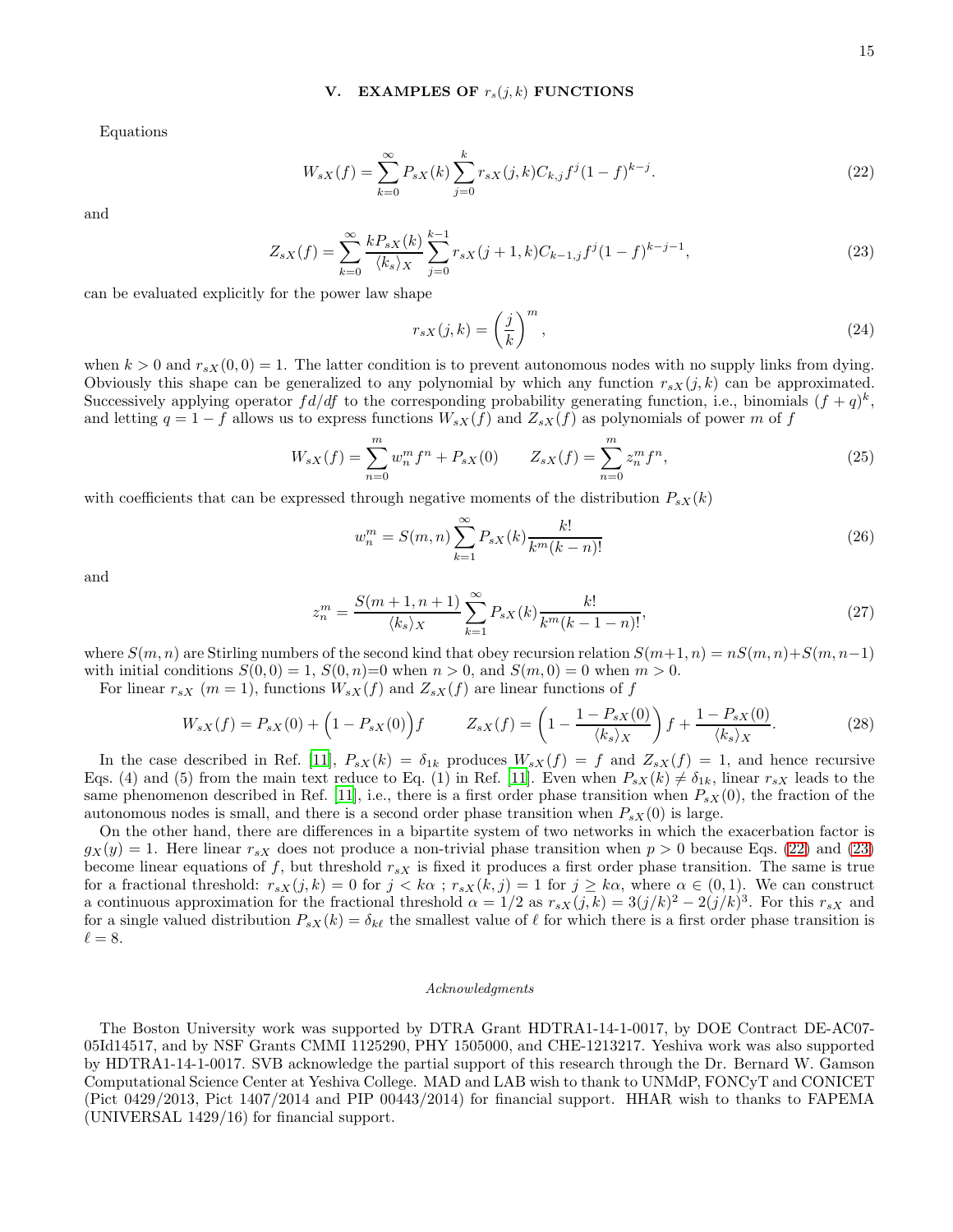#### *Contributions*

All authors designed the research, analyzed data, discussed results, and contributed to writing the manuscript. MAD, LDV, SVB and LAB implemented and performed numerical experiments and simulations.

#### Additional information

Competing financial interests: The authors declare no competing financial interests.

<span id="page-15-0"></span>[1] Newman, M. E. J. *Networks, An Introduction* (Oxford University Press, 2010).

[2] Estrada, E. *The Structure of Complex Networks: Theory and Applications* (Oxford University Press, 2011).

- <span id="page-15-1"></span>[3] Barrat, A., Barthelémy, M. & Vespigniani, A. *Dynamical Processes on Complex Networks* (Cambrige University Press, 2013).
- <span id="page-15-2"></span>[4] Rosato, V. *et al.* Modelling interdependent infrastructures using interacting dynamical models. *IJCIS* 4, 63–79 (2008).
- [5] US Canada Power System Outage Task Force. Final Report on the August 14, 2003 Blackout in the United States and Canada: Causes and Recommendations. *The Task Force* (2004).
- [6] Peerenboom, J., Fischer, R. & Whitfield, R. Workshop mitigating the vulnerability of critical infrastructures to catastrophic failures. *Proc. CRIS/DRM/IIIT/NSF* (2001).
- [7] Rinaldi, S. M., Peerenboom, J. P. & Kelly, T. K. Identifying, understanding, and analyzing critical infrastructure interdependencies. *Control Systems, IEEE* 21, 11–25 (2001).
- [8] Yagan, O., Qian, D., Zhang, J. & Cochran, D. Optimal allocation of interconnecting links in cyber-physical systems: Interdependence, cascading failures and robustness. *IEEE Transactions on Parallel and Distributed Systems* 23, 1708 (2012).
- [9] Kenett, D. Y., Perc, M. & Boccaletti, S. Networks of networks an introduction. *Chaos, Solitons and Fractals* 80 (2015).
- <span id="page-15-3"></span>[10] Wang, Z., Wang, L., Szolnoki, A. & Perc, M. Evolutionary games on multilayer networks: a colloquium. *The European Physical Journal B* 88 (2015).
- <span id="page-15-4"></span>[11] Buldyrev, S. V., Parshani, R., Paul, G., Stanley, H. E. & Havlin, S. Catastrophic cascade of failures in interdependent networks. *Nature* 464, 1025–1028 (2010).
- [12] Buldyrev, S. V., Shere, N. W. & Cwilich, G. A. Interdependent networks with identical degrees of mutually dependent nodes. *Phys. Rev. E* 83, 016112 (2011).
- <span id="page-15-8"></span>[13] Parshani, R., Buldyrev, S. V. & Havlin, S. Interdependent networks: reducing the coupling strength leads to a change from a first to second order percolation transition. *Phys. Rev. Lett.* 105, 048701 (2010).
- <span id="page-15-10"></span>[14] Shao, J., Buldyrev, S. V., Havlin, S. & Stanley, H. E. Cascade of failures in coupled network systems with multiple support-dependence relations. *Phys. Rev. E* 83, 036116 (2011).
- <span id="page-15-7"></span>[15] Huang, X., Gao, J., Buldyrev, S. V., Havlin, S. & Stanley, H. E. Robustness of interdependent networks under targeted attack. *Phys. Rev. E* 83, 065101 (2011).
- [16] Gao, J., Buldyrev, S. V., Havlin, S. & Stanley, H. E. Robustness of a network of networks. *Phys. Rev. Lett.* 107, 195701  $(2011)$ .
- <span id="page-15-11"></span>[17] Gao, J., Buldyrev, S. V., Stanley, H. E. & Havlin, S. Networks formed from interdependent networks. *Nat. Phys.* 8, 40 (2012).
- [18] Li, W., Bashan, A., Buldyrev, S. V., Stanley, H. E. & Havlin, S. Cascading failures in interdependent lattice networks: The critical role of the length of dependency links. *Phys. Rev. Lett.* 108, 228702 (2012).
- [19] Gao, J., Buldyrev, S. V., Havlin, S. & Stanley, H. E. Robustness of a network of networks. *Phys. Rev. E* 85, 066134 (2012).
- [20] Bashan, A., Berezin, Y., Buldyrev, S. V. & Havlin, S. The extreme vulnerability of interdependent spatially embedded networks. *Nat. Phys.* 9, 667 (2013).
- <span id="page-15-6"></span>[21] Gao, J., Buldyrev, S. V., Stanley, H. E., Xu, X. & Havlin, S. Percolation of a general network of networks. *Phys. Rev. E* 88, 062816 (2013).
- [22] Son, S.-W., Bizhani, G., Christensen, C., Grassberger, P. & Paczuski, M. Percolation theory on interdependent networks based on epidemic spreading. *EPL* 97, 16006 (2012).
- [23] Bianconi, G. & Dorogovtsev, S. N. Multiple percolation transitions in a configuration model of a network of networks. *Phys. Rev. E* 89, 062814 (2014).
- [24] Baxter, G. J., Dorogovtsev, S. N., Goltsev, A. V. & Mendes, J. F. F. Avalanche collapse of interdependent networks. *Phys. Rev. Lett.* 109, 248701 (2012).
- <span id="page-15-9"></span>[25] Valdez, L. D., Macri, P. A., Stanley, H. E. & Braunstein, L. A. Triple point in correlated interdependent networks. *Phys. Rev. E* 88, 050803(R) (2013).
- <span id="page-15-5"></span>[26] Valdez, L. D., Macri, P. A. & Braunstein, L. A. Triple point induced by targeted autonomization on interdependent scale free networks. *J. Phys. A: Math. Theor* 47, 055002 (2014).